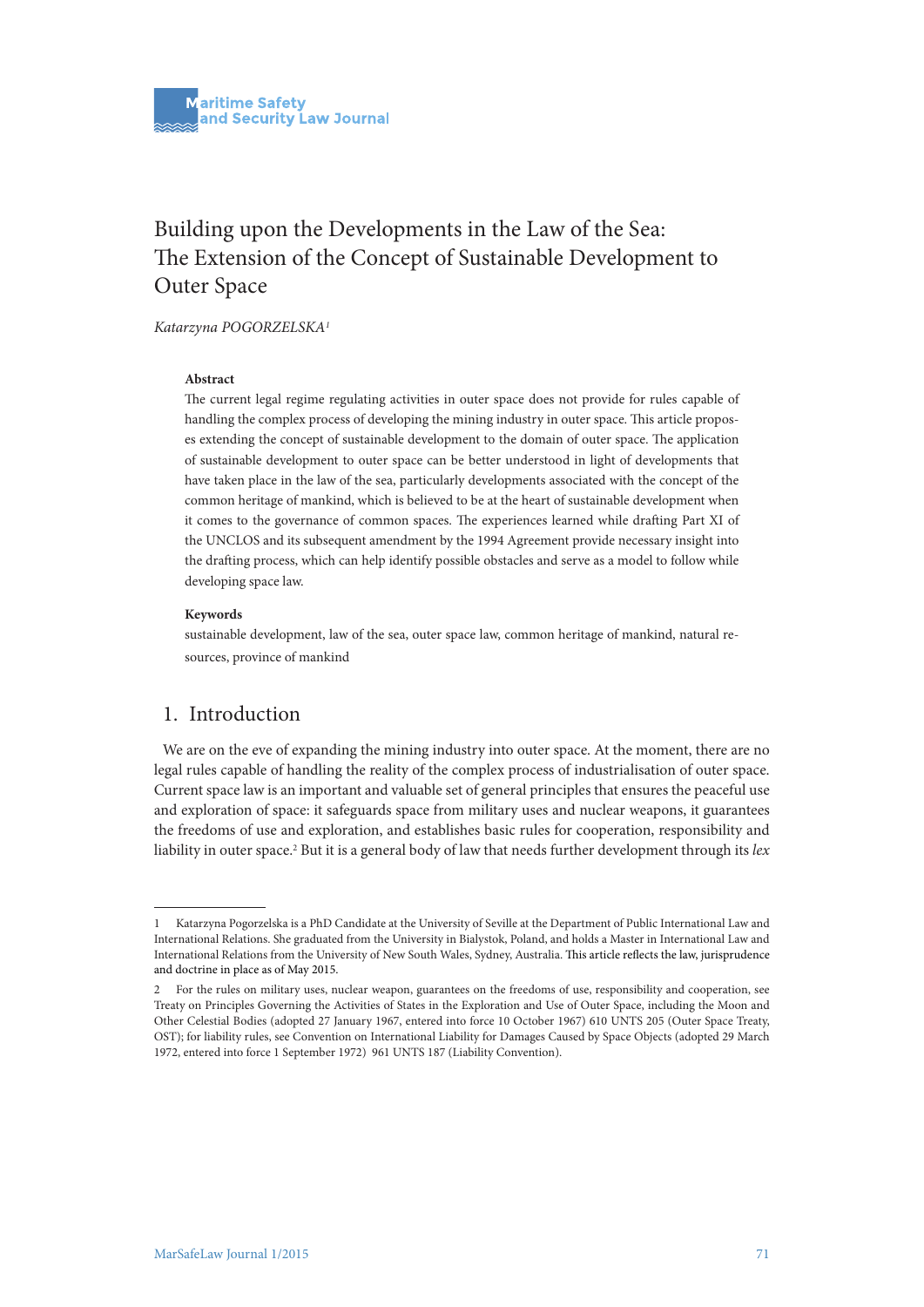*specialis*. 3 Space law was created at the very beginning of the space era that began with the launch of Sputnik 1 in 1957. It was drafted in a way that allowed for the important fundaments to be laid down, while also being general enough to encompass future developments. Since then, outer space has developed from a 'two party club' (the United States and the Soviet Union) into a widespread activity with various types of stakeholders.4 The commercialization of space and future expansion of the mining industry into space raises many questions, such as those concerned with governance of resources, distribution of benefits and environmental impact. Space law, as created at the height of the Cold War, on one hand reflects the fears of opening up a new field for military competition and, on the other hand, the excitement relating to space exploration.<sup>5</sup> It does not account for the problems that became evident with passing time, like the proliferation of space debris. The laissez-faire approach has contributed greatly to the extensive pollution of Earth orbits to the point that most of the objects in the orbits are now space debris, which endanger functioning satellites and can lead to the so-called 'Kessler syndrome.'6 As we now know, the reaction of the international community in terms of legal regulation of the space debris issue was not timely enough. Space law, which is practically void of any clear rule concerning environmental issues,<sup>7</sup> was not able to influence the conduct of states so as to prevent pollution of orbits, and space debris therefore proliferated.

 In order to better handle the issue of the expansion of the mining industry into space, the creation of new rules is necessary: first, in order to manage the resources; and, second, to avoid possible environmental problems, which cannot be accurately predicted at the present time. To this end, a fine balance between regulating non-existing activities and doing it too late must be struck. The Moon Agreement provides that states 'undertake to establish an international regime, including appropriate procedures, to govern the exploitation of the natural resources of the Moon as such exploitation is

<sup>3</sup> For this purpose *lex specialis* is understood as 'a particular rule [that] may be considered an application of a general standard in a given circumstance' within the same particular international legal regime [Martti Koskenniemi, *Report of the Study Group on the Fragmentation of International Law* (2006) 49].

<sup>4</sup> For the expanding spectrum of stakeholders in the space sector, see Gabriel Lafferranderie and Daphné Crowther (eds), *Outlook on Space Law over the Next 30 Years* (Kluwer Law International 1997) 21-64; Lotta Viikari, *The Environmental Element in Space Law: Assessing the Present and Charting the Future* (Martinus Nijhoff 2008) 21-28. On the commercial use of outer space and legal implications, see Isabella Henrietta Ph Diederiks-Verschoor and Vladimír Kopal, *An Introduction to Space Law* (Kluwer Law International 2008) 106-21. On the diversification of actors and stakeholders, and its impacts on outer space law see, eg, Ingo Baumann, 'Diversification of Space Law' in Marietta Benkö and Kai-Uwe Schrogl (eds), *Space Law: Current Problems and Perspectives for Future Regulation*, *vol. 2* (Eleven International Publishing 2005) 49.

<sup>5</sup> See Joanne Irene Gabrynowicz, 'Space Law: Its Cold War Origins and Challenges in the Era of Globalization' (2004) 37 Suffolk University Law Review 1041.

<sup>6</sup> See Donald J Kessler and Burton G Cour-Palais, 'Collision Frequency of Artificial Satellites: The Creation of a Debris Belt' (1978) 83:A6 Journal of Geophysical Research 2637, 2656. The authors demonstrated a direct correlation between the growing number of objects in orbit and the number of collisions between such objects. Through mathematical modelling, they portended that 'the debris flux will increase exponentially with time' even without any new launches.

<sup>7</sup> The Moon Agreement, the most relevant international treaty from the environmental standpoint, has not been signed by any space powers [Agreement Governing the Activities of States on the Moon and Other Celestial Bodies (adopted 18 December 1979, entered into force 11 July 1984) 1363 UNTS 3 (Moon Agreement)]. As of 15 January 2015, it enjoys 16 ratification and 4 signatures, see <www.unoosa.org/pdf/limited/c2/AC105\_C2\_2015\_CRP08E.pdf> accessed 25 June 2015.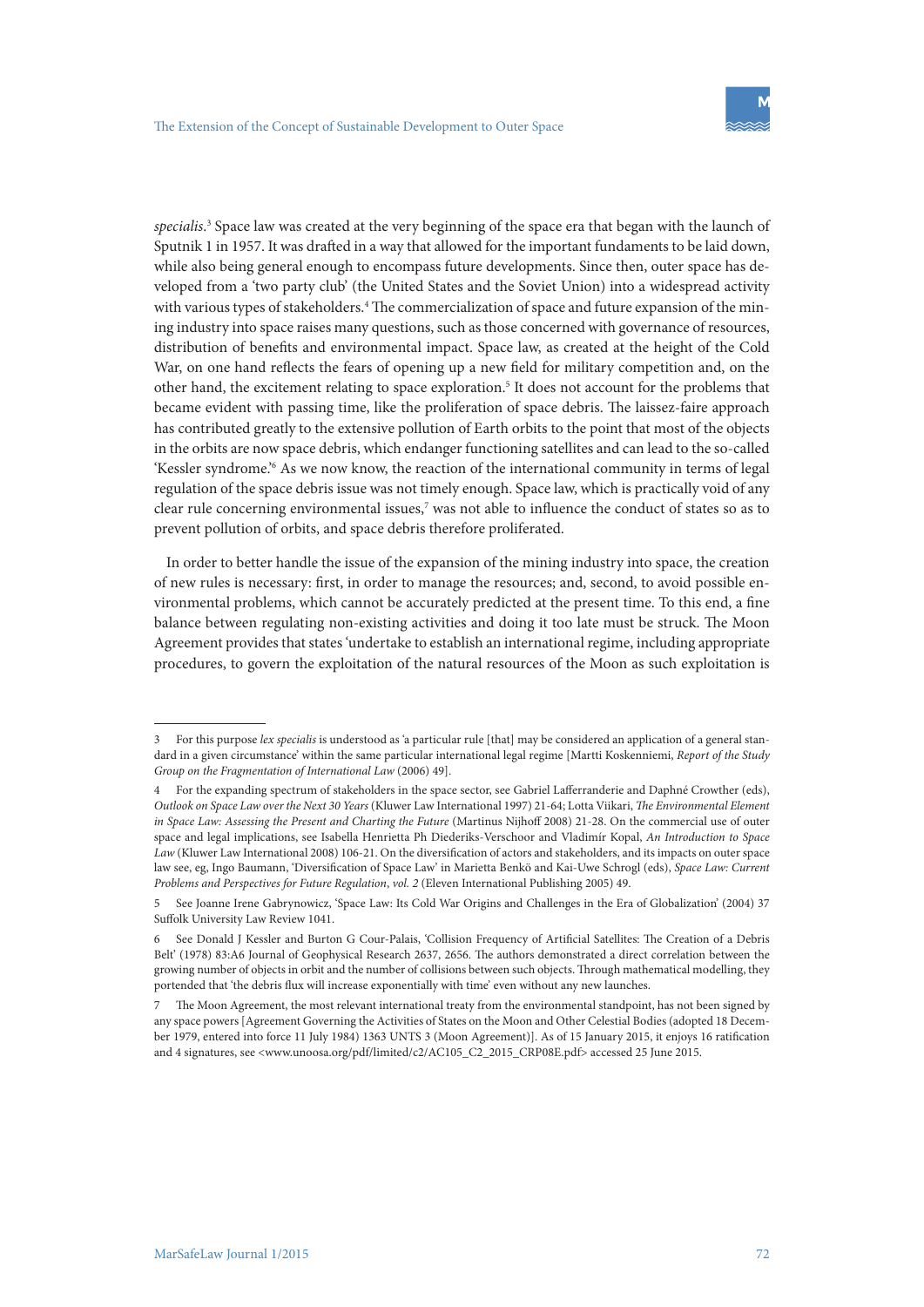about to become feasible<sup>'s</sup>. Thus far, mining of the Moon is not feasible; therefore, the development of specific rules at this stage would mean regulation of a non-existent activity. Such law would have little chance to endure. Nevertheless, the concept of sustainable development is flexible enough to become part of today's space law. Its role would not be to strictly regulate future mining of space resources, but rather to set it up in light of the integration of economic, social and environmental values. The application of sustainable development would help shape future state practice according to agreed upon values and would prevent the establishment of state practice driven by unilateral interests.

The process of adopting the concept of sustainable development to outer space could borrow from the solutions already present in the legal regime for sustainable use and protection of the seas. In general terms, the problems related to the use and exploration of the seas and outer space are very much alike. Many analogies between the legal regimes of the seas and outer space can be drawn, in particular with respect to their legal statuses, use of resources or environmental protection. Yet legal responses provided by the two regimes differ in many ways. While the applicable space law only touches on the issues at a generic level or suggests further legal developments, the law of the sea has already addressed them on a far more specific level. The United Nations Convention on the Law of the Sea (UNCLOS)<sup>9</sup> has adopted the modern concept of sustainable development and linked to it the concept of the common heritage of mankind  $(CHM)^{10}$  designed to achieve sustainability in common spaces. The attempt to introduce the CHM concept to space law via the Moon Agreement<sup>11</sup> has not been met with political acceptance, which was reflected in the low number of ratifications.<sup>12</sup> The lessons from the processes behind the adoption of the UNCLOS and the subsequent 1994 Implementation Agreement<sup>13</sup> could help facilitate the extension of sustainable development to outer space, in order to establish an effective regime for the managements of resources and environmental protection.

However, sustainable development carries with it issues and problems that have enveloped the concept over the years. These tend to be associated with the indeterminacy of sustainable development and uncertainty of its normative status.

This article postulates the extension of the concept of sustainable development to the domain of outer space. It briefly analyses various interconnections between the seas and outer space. It then introduces the concept of sustainable development in order to determine the legal grounds for its adoption. In order to determine the feasibility of the extension and the rationale behind it, as well as

<sup>8</sup> Moon Agreement, art 11(5).

<sup>9</sup> United Nations Convention on the Law of the Sea (adopted 10 December 1982, entered into in force 16 November 1994) 1833 UNTS 3 (UNCLOS).

<sup>10</sup> The UNCLOS does not use the actual phrase 'sustainable development', but it incorporates all elements of sustainable development [Jonas Ebbesson and others (eds), *International Law and Changing Perceptions of Security* (Koninklijke Brill 2014) 196]; Part XI of the UNCLOS provides for rules relating to the CHM.

<sup>11</sup> Moon Agreement, art 11.

<sup>12</sup> Moon Agreement, art 11.

<sup>13</sup> Agreement relating to the Implementation of Part XI of the United Nations Convention on the Law of the Sea of 10 December 1982 (adopted 28 July 1994, entered into force 16 November 1994) 1836 UNTS 3 (Implementation Agreement).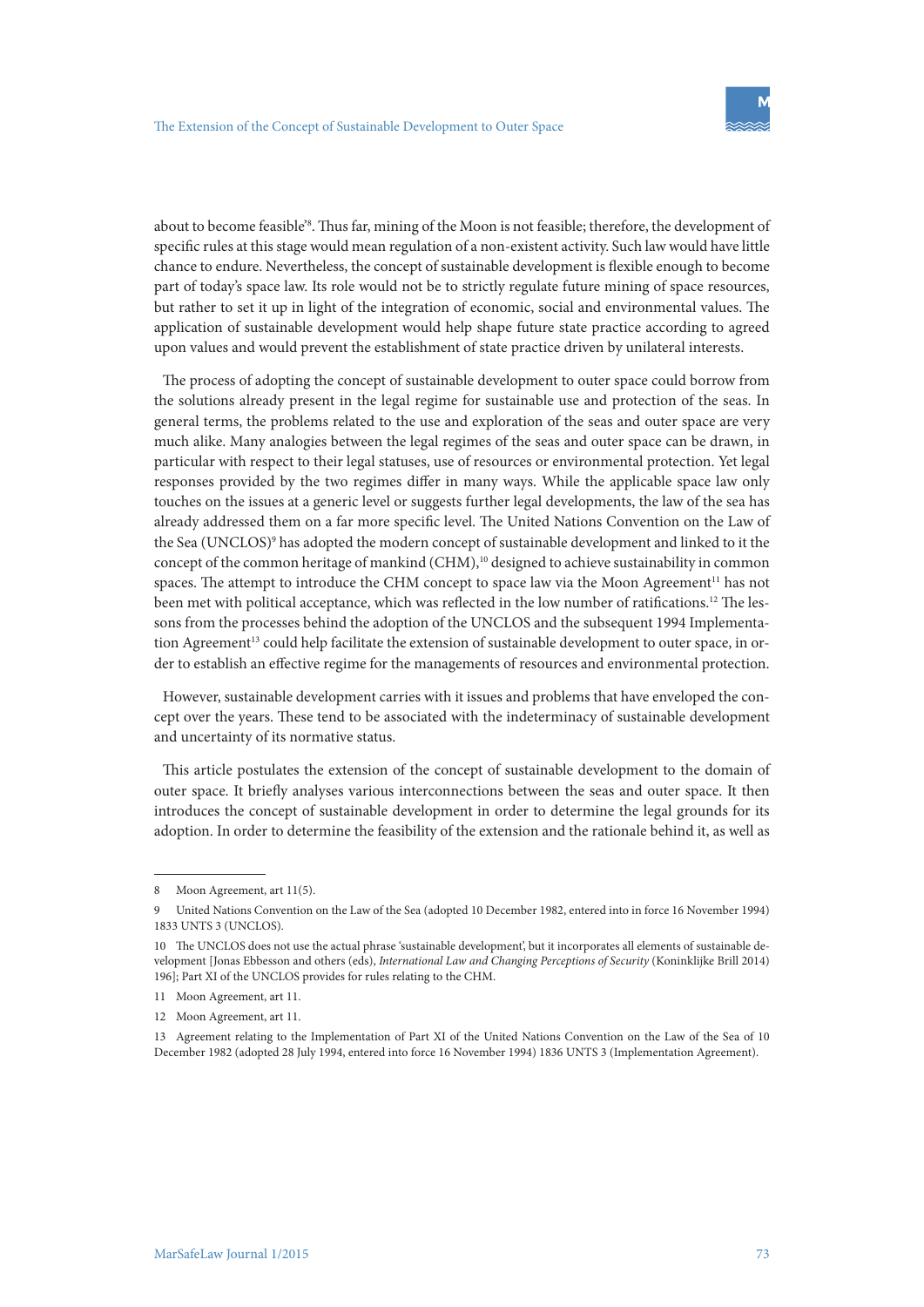

to anticipate obstacles and possible solutions, the analysis turns to the developmental process of the law of the sea, in particular the evolution of the concept of the common heritage of mankind.

# 2. The importance of recognising the integration of natural and man-made systems

The Preamble to the UNCLOS recognises that 'the problems of ocean space are closely interrelated and need to be considered as a whole.'14 This formal acknowledgement of the unity of concerns within the marine sphere is actually a first step towards a holistic approach to problems of ocean, land, air and outer space.<sup>15</sup> Because these systems are parts of one natural system that also integrates human-made systems, the environmental concerns, as well as the economic and social issues arising from their use, are inseparable. Subsequently, the development of regulatory regimes must strive for improved systemic integration, which reflects the integration of natural and man-made systems.<sup>16</sup> The concept of sustainable development is a holistic approach that accounts for the unity of natural systems; it also integrates them with the human-made economic and social systems.<sup>17</sup> Such a holistic approach helps to integrate conflicting values and can serve as an auxiliary means of achieving systemic integrity of international law.18

The recognition of integration of the systems under the umbrella of sustainable development is an important characteristic of the changes introduced to the law of the sea by the UNCLOS. The embracement of sustainable development and its legal instruments<sup>19</sup> by space law can be better understood and accepted in light of the changes proposed by the UNCLOS. Sustainable development provides important guidance and also allows for flexibility since, despite the unity, each particular system calls for a custom-tailored approach that accounts for the differences.

19 For the elements of sustainable development, see section 3.2 below.

<sup>14</sup> UNCLOS, Preamble.

<sup>15</sup> Jan van Ettinger, Alexander King and Peter B Payoyo, 'Ocean governance and the global picture' in Peter B. Payoyo (ed), *Ocean governance: sustainable development of the Seas* (United Nations University Press 1994).

<sup>16</sup> On the importance of systemic integration and sustainable development see, eg, ILA Report, 'International Law on Sustainable Development' (2006).

<sup>17</sup> On a holistic nature of sustainable development see, eg, Michael Decleris, *The law of sustainable development: General principles, A Report produced for the European Commission* (European Communities 2000) 55ff: He finds the schools of development and ecology as extreme because they are one-sided hence suffering from deficient logical method. The first, which is purely analytical, isolates man from his environment and examines his economic action in its own right and over a relatively short timescale (4 to 30 years). The second, although holistic, is pseudo-systemic because while it focuses on ecosystems, it ignores the unique qualities which distinguish mankind from all other living systems. It does indeed have a long-term perspective, but does not correctly grasp the dynamics of ecosystems since it rejects the coexistence of natural and cultural development.

<sup>18</sup> In first place, systemic integrity of international law is guaranteed by Article 31(3)(c) of the Vienna Convention on the Law of Treaties [Vienna Convention on the Law of Treaties (adopted 23 May 1969, entered into force 27 January 1980) 1155 UNTS 331 (Vienna Convention)].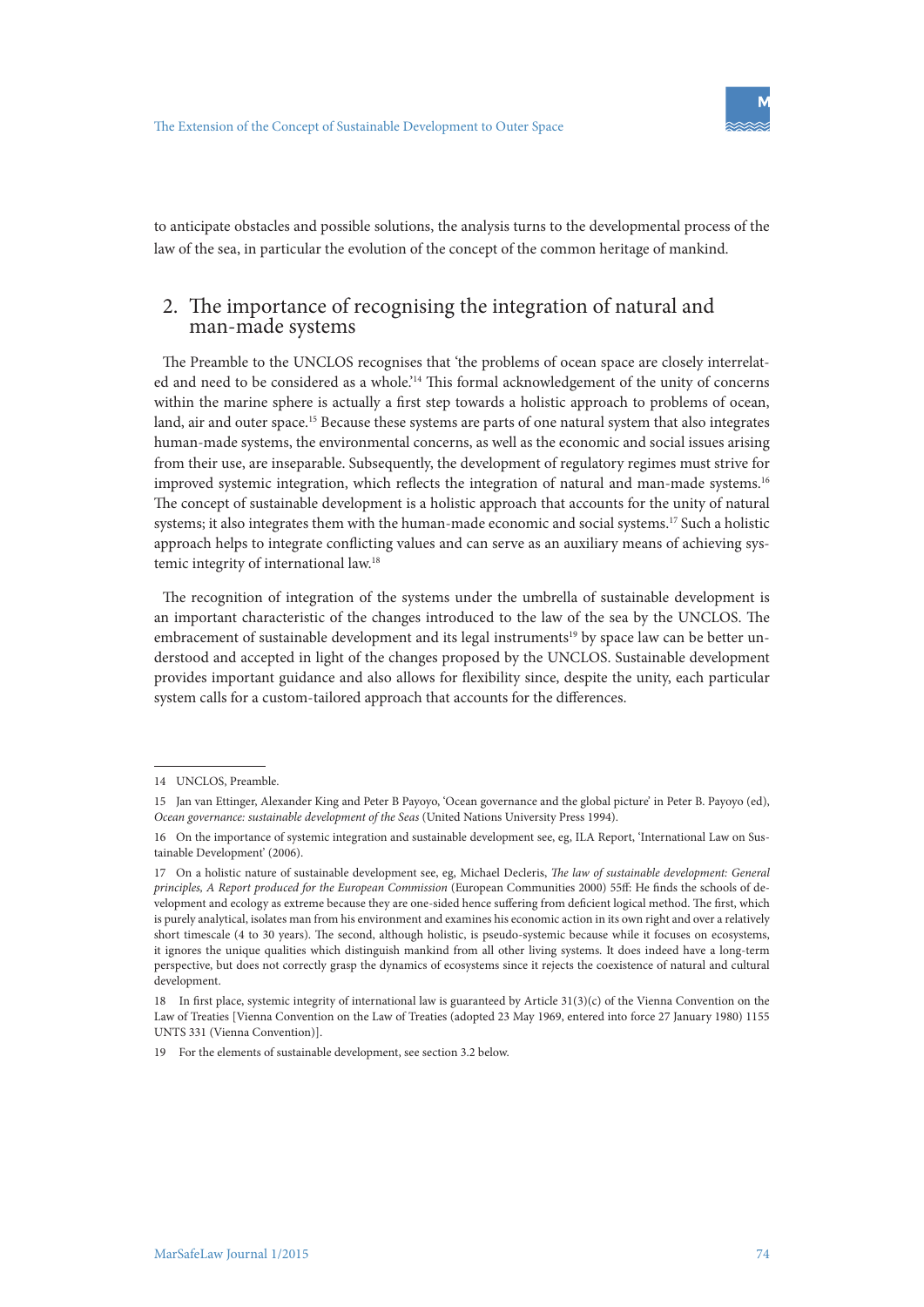#### 2.1 How are the natural systems of seas and outer space connected?

Outer space and the seas constitute a unity when viewed from the aforementioned systemic perspective. But they also differ in many ways, one of which is that the oceans directly support life on earth and the survival of humanity depends on them. The environment of outer space, on the other hand, seems to be hostile for humans; hence, the protection of the space environment *per se* does not have much support in legal doctrine. What is widely supported by the international community, however, is the sustainability of use of outer space.20 This is because the use of space is *indirectly* vital for human survival. The missing link is technology. Technology has made the use of space possible for the benefit of humanity. The importance of space science and space applications for education, health, environmental monitoring, management of natural resources, disaster management, meteorological forecasting and climate modelling, navigation and communications was formally noted and translated into a broader international context for the first time by the Third United Nations Conference on the Exploration and Peaceful Uses of Outer Space (UNISPACE III), held in Vienna in July 1999. The resulting resolution 'The Space Millennium: Vienna Declaration on Space and Human Development'21 provides a strategy to address global challenges through the use of space science and technology and their applications in addressing the challenges of sustainable development.

Outer space is an integral aspect of management of the seas, and its use strongly contributes to the sustainability and security of the maritime sector. Within Earth observation programs, via remote sensing satellites, a considerable amount of information is gathered about the Earth's physical, chemical and biological conditions. The data includes, *inter alia*, radar images of sea-ice conditions, data on wind, waves, currents, the Earth's gravity, sea, ice and land surface topography, temperature, ocean and land surface radiance/reflectance, measurements of the state of the oceans' ecosystems, water quality, pollution monitoring, salinity and much more. The high-accuracy, near real-time data is then used in applications enhancing marine safety (e.g. marine operations, oil spill containment, ship routing, search and rescue applications), marine resource management (e.g. fish stock management), climate and seasonal forecasting (e.g. climate change monitoring, ice sea seasonal forecasting), and monitoring marine and coastal environments (e.g. ice sheet surveys, water quality, coastal

<sup>20</sup> The issue of sustainability of outer space has been analysed within the scope of the UNCOPUOS since 2008, when the informal preparatory group was formed. The topic was formally brought to the agenda of the UNCOPUOS in 2010, which resulted in the creation of the UNCOPUOS Working Group on Long-Term Sustainability of Space Activities. The first meeting of the new Working Group took place same year in conjunction with the 53rd session of the UNCOPUOS. The Terms of Reference of the Working Group were approved in 2011 [Terms of reference and methods of work of the Working Group on Long-Term Sustainability of Outer Space Activities of the Scientific and Technical Subcommittee, UN COPUOS Report, Annex II, A/66/20].

<sup>21</sup> 'Space Millennium: Vienna Declaration on Space and Human Development' in *Report of the Third United Nations Conference on the Exploration and Peaceful Uses of Outer Space*, UN Doc A/CONF.184/6 (18 October 1999) 6; see also United Nations Office for Outer Space Affairs (UNOOSA), Solutions for the World's Problems (UNOOSA 2006).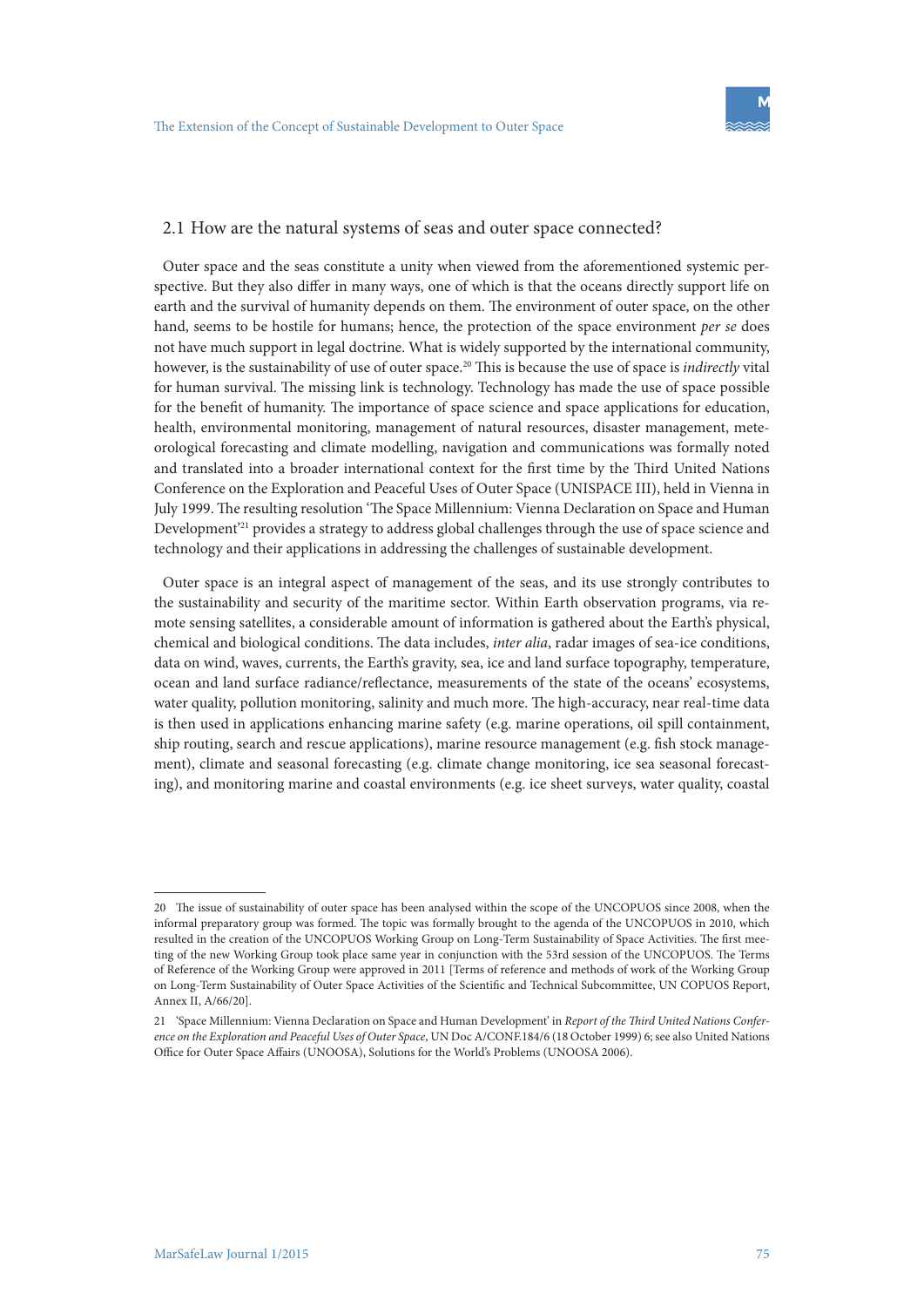activities, pollution control, coastal erosion).<sup>22</sup>

 Apart from remote sensing satellites, there are also navigation satellites. The positioning services provided by them result in improved ship navigation, traffic management, seaport operations, offshore exploration and fish finding.<sup>23</sup>

Telecommunication satellites enable communication between various subjects, which translates, for example, into improved safety of seafaring ships, search and rescue services, monitoring of vessels in sensitive areas (like international waters), and fleet management services for commercial users. The maritime sector also benefits from general communication-enabling broadband internet and satellite-based communication.<sup>24</sup>

From a broader perspective, satellite data, services and technology are all part of our daily lives. They help to advance human economic, social and environmental well-being. They enable development of the cross-cutting policy tools that rely on scientific data and information, which should be a critical factor in strategic decision-making and law-making, particularly in the domain of sustainable maritime development.25 The sustainability of this interrelation is therefore vital for sustainable development on earth. To this end, the sustainability-oriented development of a legal framework for outer space is very important.

<sup>22</sup> One of the boldest Earth observation programmes is European 'Copernicus' developed by the European Commission in cooperation with the European Space Agency (ESA) [Copernicus Regulation: COM(2013) 312 final/2]. For the mission details see: ESA Copernicus: <www.esa.int/Our\_Activities/Observing\_the\_Earth/Copernicus/Marine\_services> accessed 21 May 2015. For other ESA maritime relevant missions see: Gravity Field and Steady-State Ocean Circulation Explorer <www. esa.int/Our\_Activities/Observing\_the\_Earth/The\_Living\_Planet\_Programme/Earth\_Explorers/GOCE/Objectives, Soil Moisture and Ocean Salinity <www.esa.int/Our\_Activities/Observing\_the\_Earth/The\_Living\_Planet\_Programme/Earth\_ Explorers/SMOS/Objectives> accessed 21 May 2015, Cryosat <www.esa.int/Our\_Activities/Observing\_the\_Earth/CryoSat> accessed 21 May 2015.

<sup>23</sup> See, eg, Galileo Mission (agreed upon officially on 26 May 2003 by the EU and the ESA <www.esa.int> accessed 25 July 2015), Galileo fact sheet <http://download.esa.int/docs/Galileo\_IOV\_Launch/Galileo\_factsheet\_2012.pdf> accessed 14 April 2015.

<sup>24</sup> Telecommunication satellites also play an important role in maritime security. An example is ESA's SAT-AIS initiative (Satellite Automatic Identification System): the ESA ATRES Programme: From Satcom products to services, 2 <http://esamultimedia.esa.int/multimedia/publications/BR-305/> <http://telecom.esa.int/telecom/www/object/index.cfm?fobjectid=30922> accessed 21 May 2015.

<sup>25</sup> Communication From the Commission to the European Parliament, the Council, the European Economic and Social Committee and the Committee of the Regions: An Integrated Maritime Policy for the European Union, COM (2007) 574 final, Point 3.2.3. Further down the Communication says that 'the Commission will take steps towards a European Marine Observation and Data Network, building *inter alia* on the GMES initiative'.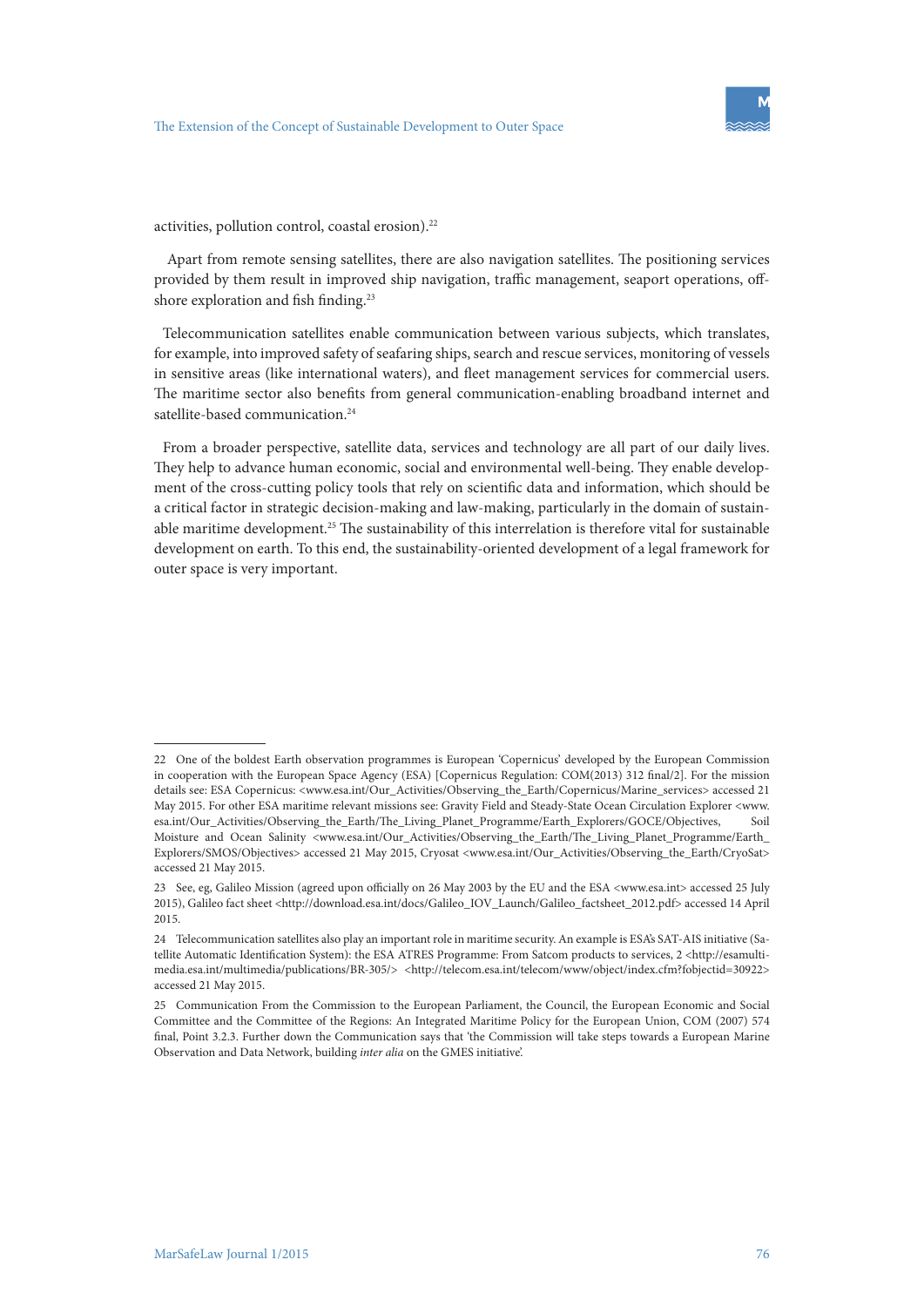

# 3. The concept of sustainable development

#### 3.1 Is there an international obligation to carry out activities in space in a sustainable way?

In 1992, the international community adopted the Rio Declaration on Environment and Development (Rio Declaration).26 Principle 27 of the Rio Declaration conveys the necessity for further development of international law in the field of sustainable development; however, it does not mention outer space. While the seas have benefited from the adoption of the concept of sustainable development, the outer space regime strays from the general developments in international law in this respect. In June 2011, the Committee on the Peaceful Uses of Outer Space (COPUOS) adopted the 'Terms of reference and methods of work of the Working Group on Long-term Sustainability of Outer Space Activities', $27$  in which it suggested the extension of the concept of sustainable development to the domain of outer space as a topic for examination.<sup>28</sup> In later communication, sustainable development was replaced with the 'sustainability' of outer space, which can convey different values and can be shaped separately from the difficult topics linked to sustainable development, such as intragenerational equity that inevitably involves a debate over the global distribution of wealth.

 It has been stated, and rightly so, that the development of concepts in international law reflects the spirit of the particular historical period.<sup>29</sup> Sustainable development emerged as a concept in international law and politics in order to reconcile the economic, social and environmental needs of the world.<sup>30</sup> The environmental degradation of interdependent large-scale ecosystems, transboundary in their nature, prompted the industrialised world to seek a new partnership with the developing and least-developed countries.<sup>31</sup> What they met on the other side was poverty that impeded any debate on environmental protection. Out of this 'encounter' came the realisation that any economic activity should integrate environmental and social needs – and so sustainable development was born.

The legal status of sustainable development has been heavily debated since its emergence.<sup>32</sup> Different approaches and different legal methodologies usually lead to different conclusions, ranging from the deprivation of sustainable development of any legal content, through finding its normative

<sup>26</sup> UNGA, The Rio Declaration on Environment and Development, UN Doc A/CONF.151/26 (vol. I) (Rio de Janeiro, 14 June 1992) (The Rio Declaration).

<sup>27</sup> Terms of Reference (n 20).

<sup>28</sup> ibid 53.

<sup>29</sup> Rüdiger Wolfrum, 'The principle of the common heritage of mankind' (1983) 43 Houston Journal of International Law 312, 312 [cited in Helmut Tuerk, 'The idea of the common heritage of mankind' in Norman A Matrinez Gutierrez (ed), *Serving the Rule of International Maritime Law* (Routledge 2010) 156].

<sup>30</sup> See, eg, Marie-Claire Cordonier Segger and Ashfaq Khalfan, *Sustainable Development Law: Principles, Practicies and Prospects* (Oxford University Press 2004) 103.

<sup>31</sup> See Peter Bautista Payoyo, *Cries of the Sea: World Inequality, Sustainable Development and the Common Heritage of Humanity* (Martinus Nijhoff Publishers 1997) 117.

<sup>32</sup> Cordonier Segger and Khalfan (n 30) 2.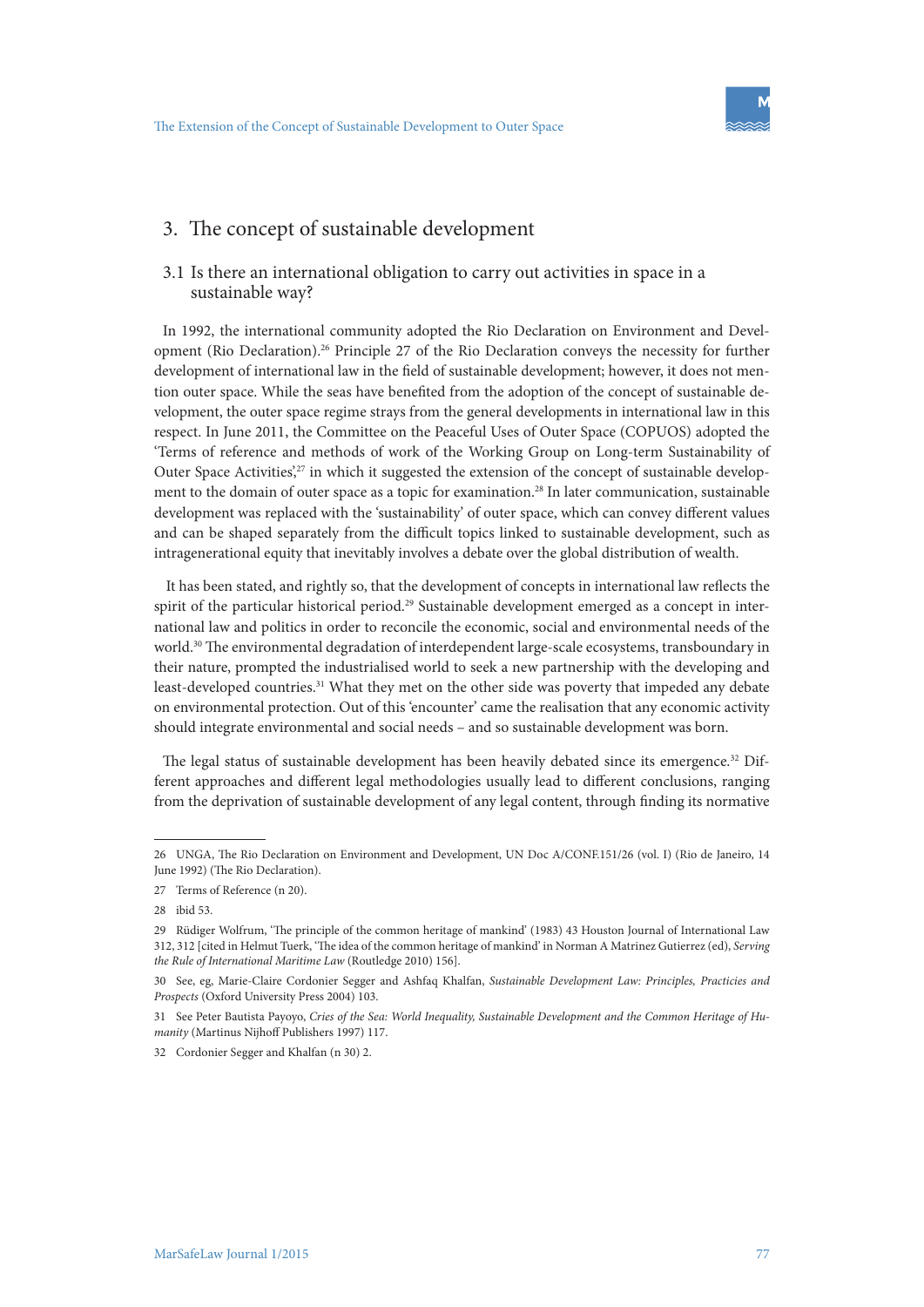strength in the hands of judges, to attributing to it the status of a customary rule or that of a general principle of law.<sup>33</sup> One can notice, however, that passing time has strengthened the concept, which may suggest its evolution towards a binding norm of international law as a customary rule or rather a general principle.34 This article postulates that, based on legal testing, sustainable development can be accepted as a binding principle of international law and is therefore applicable to outer space law. However, the lack of a clear confirmation of its status by jurists leaves it prone to different interpretations. This factor, coupled with the lack of a formal acceptation of sustainable development by the space law regime, leaves space law cut off from the modern legal developments taking place in international law.

#### 3.2 The notion of sustainable development

The mostly cited and widely accepted definition of sustainable development can be found in the Report of the World Commission on Environment and Development (UNWCED), also known as the Brundtland Report. Sustainable development is a development 'that meets the needs of the present without compromising the ability of future generations to meet their own needs.<sup>235</sup>

The definition points to two core components of sustainable development: first, the equitable meeting of present needs (the intragenerational equity), and second, a focus on not hindering future generations from meeting their needs (intergenerational equity).<sup>36</sup> Since then, from the extensive discussion and use of the concept, a general recognition of three aspects of sustainable development

<sup>33</sup> See section 3.3 below.

<sup>34</sup> Eg, Brownlie in the 5th edition of his monograph *Principles of Public International Law* stated that sustainable development remains 'problematic and nebulous', while acknowledging its changing nature [Ian Brownlie, *Principles of Public International*  Law (5th edn, Oxford University Press 1998) 287]. In the 6<sup>th</sup> edition, the words 'problematic and nebulous' were removed and specific elements of SD were identified [Ian Brownlie, *Principles of Public International Law* (6th edn, Oxford University Press 2003) 276-77]. Moreover, he analyses sustainable development in the section on emergent principles. See also Christina Voigt, *Sustainable Development as a Principle of International Law: Resolving Conflicts between Climate Measures and WTO Law* (Martinus Nijhoff Publishers 2009).

<sup>35</sup> UN World Commission on Environment and Development, *Report of the World Commission on Environment and Development: Our Common Future* (1987) para 27 <www.un-documents.net/our-common-future.pdf> accessed 23 July 2015. A more recent and more expansive definition can be found in the preamble to the ILA New Delhi Declaration: 'the objective of sustainable development involves a comprehensive and integrated approach to economic, social and political processes, which aims at the sustainable use of natural resources of the Earth and the protection of the environment on which nature and human life as well as social and economic development depend and which seeks to realize the right of all human beings to an adequate living standard on the basis of their active, free and meaningful participation in development and in the fair distribution of benefits resulting therefrom, with due regard to the needs and interests of future generations' [ILA, 'New Delhi Declaration of Principles of International Law Relating to Sustainable Development' (The 70th Conference of the International Law Association, New Delhi, April 2002) <http:/cisdl.org/tribunals/pdf/NewDelhiDeclaration.pdf> accessed 25 July 2015 (New Delhi Declaration)

<sup>36</sup> See, eg, Alan Boyle and David Freestone (eds), *International Law and Sustainable Development: Past Achievements and Future Challenges* (Oxford University Press 2001) 12-15.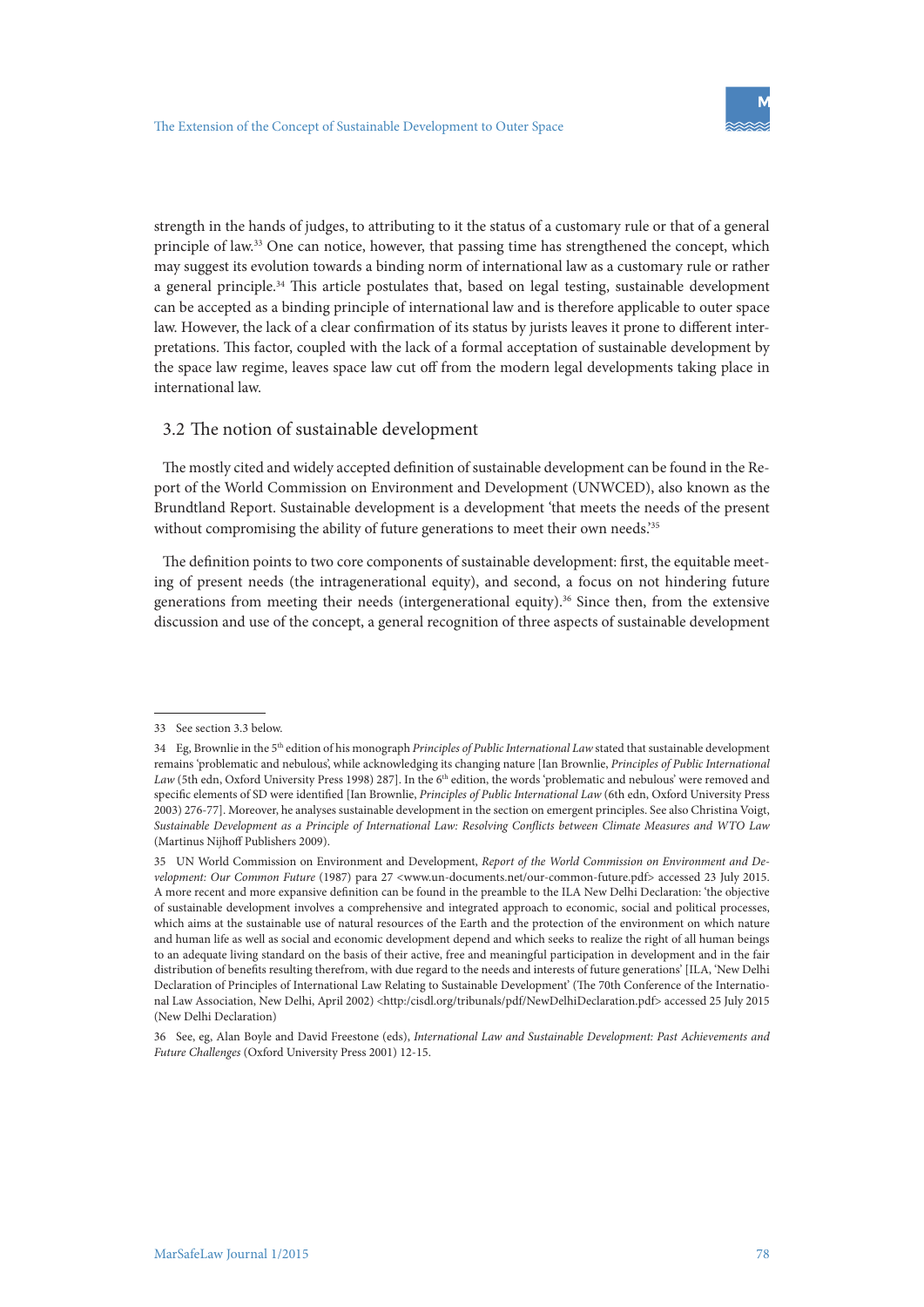has emerged.<sup>37</sup> First, the economic aspect, that an economically sustainable system must be able to produce goods and services on a continuing basis; second, the environmental aspect, that an environmentally sustainable system must maintain a stable resource base that requires maintenance of biodiversity, atmospheric stability, and other ecosystem functions; third, the social aspect, that a socially sustainable system must achieve distributional equity, adequate provision of social services and political accountability and participation.38 Overall sustainability is therefore to be achieved through integration of economic, environmental and social values. The principle of integration is key to achieving sustainable development; and integration can be ensured by the specific tools and procedures that are an integral part of sustainable development.<sup>39</sup>

The goals of sustainable development are multidimensional and complex, just like the path leading to them. From the systemic point of view, this is what constitutes a 'good' concept. On the one hand, it is easy to grasp, but on the other, its complexity allows for better reflection on the intricate nature of reality. It obviously raises questions on how to balance objectives, how to judge success or failure, or which value should be given precedence.40 To this end, sustainable development provides for flexibility, which allows for the adoption of a set of tools custom-tailored for a particular domain. As is often highlighted, the three principles outlined above resonate at a common-sense level. Because of its 'inescapable logic',<sup>41</sup> sustainable development satisfies the criterion for wide applicability that accounts for differences among various legal regimes.

#### 3.2.1 Conceptualisation of the legal content

The UN Conference on the Human Environment, held in Stockholm in 1972, created considerable momentum for conceptualisation of the theoretical framework of sustainable development. The concept of sustainable development was then set out in more detail in the 1992 Rio Declaration. While the Stockholm Conference and the UNWCED were politically important to the conceptualisation of sustainable development, it was the Rio Conference that consolidated its meaning and provided the impetus for developments in the scope of international law.42 Although the Rio Declaration does not

<sup>37</sup> See, eg, Nico Schrijver, *The Evolution of Sustainable Development in International Law: Inception, Meaning and Status* (Martinus Nijhoff Publishers 2008); Nico Schrijver and Friedl Weiss (eds), *International Law and Sustainable Development: Principles and Practice* (Brill Academic Publishers 2004); Cordonier Segger and Khalfan (n 30); Boyle and Freestone (n 36).

<sup>38</sup> Jonathan M Harris, 'Basic Principles of Sustainable Development' (2000) 5-6 <http://notendur.hi.is/~bdavids/UAU101/ Readings/Harris\_2000\_Sustainable\_development.pdf> accessed 10 May 2015.

<sup>39</sup> See Centre for International Sustainable Development Law (CISIL) <http://cisdl.org/tribunals/overview.html> accessed 25 June 2015.

<sup>40</sup> Norgaard points out that we can 'maximize' only one objective at a time. Norgaard concludes that 'it is impossible to define sustainable development in an operational manner in the detail and with the level of control presumed in the logic of modernity.' [Cited in Harris (n 38) 6].

<sup>41</sup> *Case Concerning the Gab*č*ikovo-Nagymaros Project Case* (*Hungary v Slovakia*) (Separate Opinion of Judge Christopher Weeramantry) [1997] ICJ Rep paras 88, 95.

<sup>42</sup> Dire Tladi, *Sustainable Development in International Law: An Analysis of Key Enviro-Economic Instruments* (Pretoria University Law Press 2007) 11-37.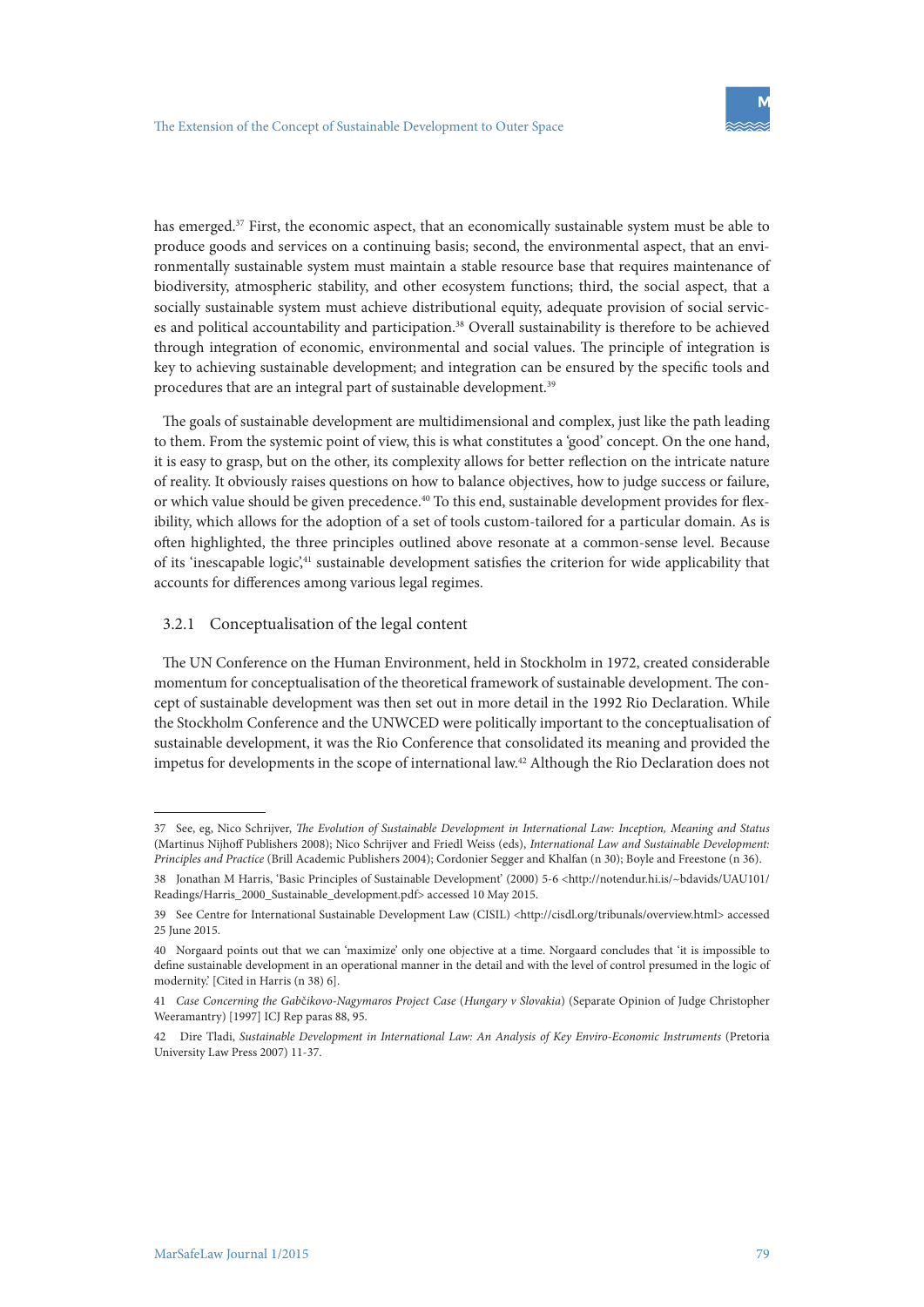offer a definition of sustainable development, it does consolidate the meaning of sustainable development through the 27 principles that represent the formative elements of sustainable development, both substantive and procedural. With the Rio Declaration, a system of values and tools emerged, which enabled integration of the economic, environmental and social aspects of human development.<sup>43</sup>

First of all, Principle 1 of the Rio Declaration seals the anthropocentric character of the concept of sustainable development through the open statement that 'human beings are at the centre of concerns for sustainable development.<sup>44</sup> It is widely seen as a departure from the environmentally oriented Brundtland Report. The 'three pillar' approach that builds on integration of the equally important environmental, economic and social issues was reaffirmed by subsequent conferences on sustainable development that took place in Johannesburg in 2002<sup>45</sup> and Rio de Janeiro in 2012<sup>46</sup> and is widely reflected in international law.

The substantive elements of sustainable development are mainly set out in Principles 3-8 of the Rio Declaration. They encompass the sustainable utilisation of natural resources, the integration of environmental protection and economic development, the right to development and the principle of equity in the allocation of resources for both present and future generations (intra- and inter-generational equity).47 The procedural elements are found in Principles 10 and 17, which deal with public participation in decision-making processes and environmental impact assessments.48 The Delhi Declaration of the International Law Association (ILA) also provides for a list of substantive and procedural elements of sustainable development.<sup>49</sup> These elements represent goals and means to achieve them. While intra- and inter-generational equity represent an ideal or a goal that states should strive for, the essence of sustainable development lies in the employed means, most notably in the integration of environmental, economic and social values, which, in turn, can be implemented through various procedural elements of sustainable development provided for in the Rio Declaration. For this reason, sustainable development is also perceived as a concept of means.<sup>50</sup>

<sup>43</sup> The UNGA referred to the Rio Declaration as 'containing fundamental principles for the achievement of sustainable development, based on a new and equitable global partnership' [A/RES/48/190].

<sup>44</sup> In contrast to the Stockholm Declaration, which inclined towards environmental concerns.

<sup>45</sup> See UNGA, Johannesburg Declaration on Sustainable Development (in Report of the World Summit on Sustainable Development, Annex I, A/CONF.199/20, Johannesburg, 4 September 2002) (The Johannesburg Declaration).

<sup>46</sup> See UNGA, Rio+20 Declaration 'The Future We Want' (in Report of the UN Conference on Sustainable Development, Chapter I - Annex, A/CONF.216/16 Rio de Janeiro, 22 June 2012) (The Rio+20 Declaration).

<sup>47</sup> Boyle and Freestone (n 36) 9.

<sup>48</sup> ibid.

<sup>49</sup> New Delhi Declaration (n 35).

<sup>50</sup> See Virginie Barral, 'Sustainable Development in International Law: Nature and Operation of an Evolutive Legal Norm' (2012) 23 The European Journal of International Law 377.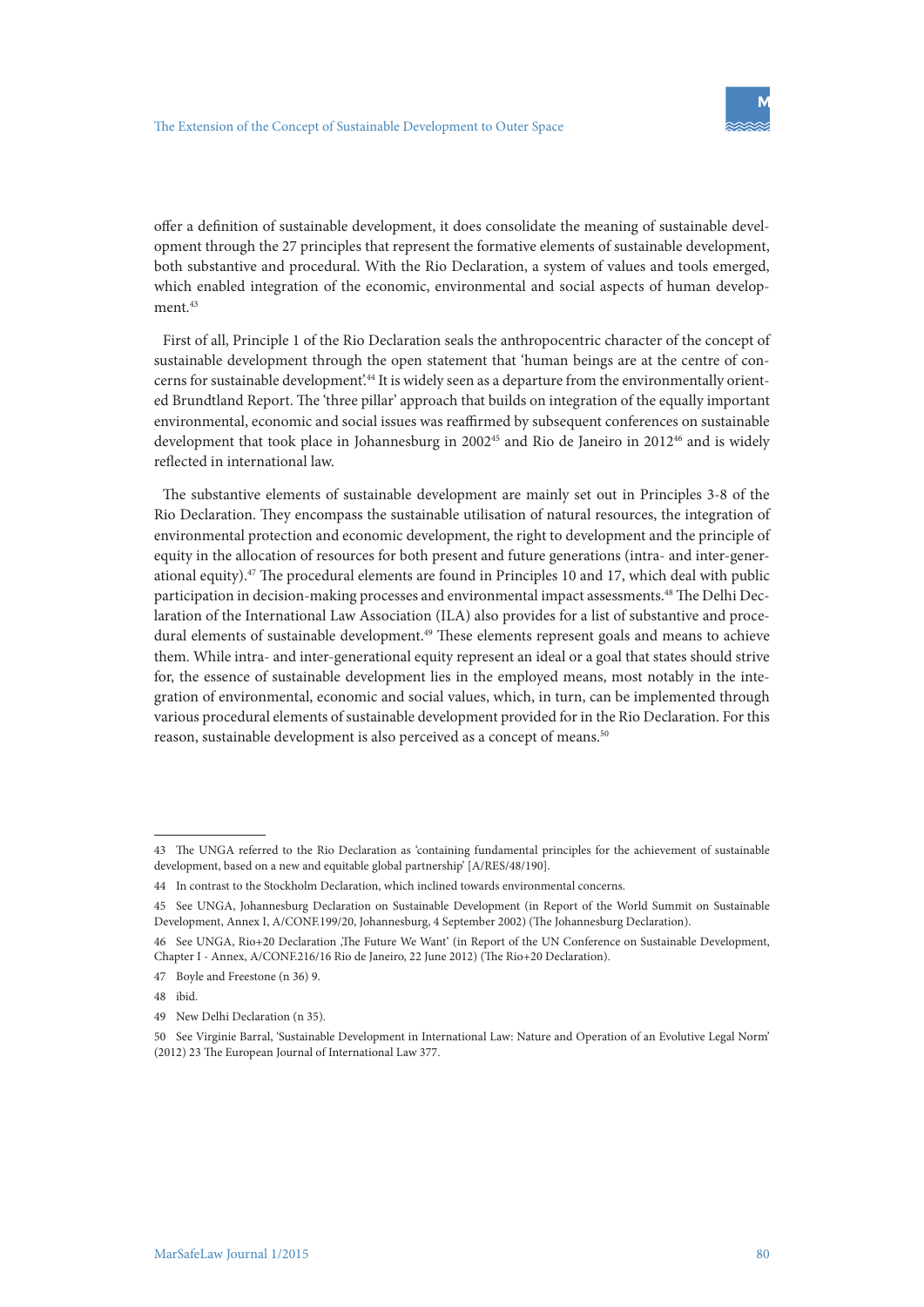#### 3.3 Grasping the legal nature of sustainable development

Indeed, for many scholars the answer to the question of the legal status of sustainable development is quite straightforward: sustainable development is an important philosophical or political objective, but it is not a legal one. Although a lot of room is usually left for other interpretations, many highlight that the connection of sustainable development with law is restricted to the fact that, as a political objective, it impacts international negotiations; hence, it contributes to law formation while remaining separate from it.<sup>51</sup>

Nevertheless, there is an increasing number of voices that perceive it as a norm with normative value.52 First, the concept was introduced as a legal proposition in the Rio Declaration. The Rio Declaration, apart from enjoying worldwide acceptance, is formulated in terms of rights and obligations and uses prescriptive language in order to modify the conduct of various subjects. Its legal scope was further reflected in a large number of other binding and non-binding legal documents.

Nevertheless, in order to be recognised as a positive norm of international law, the rule must emanate from one of the sources of international law: conventions, custom or general principles of law.<sup>53</sup>

Sustainable development is ubiquitous in international law. In international treaty law, it is an agreed upon objective of many international treaties, at both the global and regional levels.<sup>54</sup> As such, sustainable development can therefore be considered as part of the treaty's 'object and purpose', as defined by the Vienna Convention on the Law of Treaties (Vienna Convention),<sup>55</sup> and therefore directly relevant in the interpretation of provisions of the treaties<sup>56</sup> and binding on State Parties.

The concept often appears as an objective, or a reference in a preamble, in most international statements and declarations related to environmental, social and economic issues since the 1992 Rio de

<sup>51</sup> ibid 378.

<sup>52</sup> According to Virally, a proposition will have legal scope when it is formulated 'with the intention to modify . . . elements of the existing legal order, or . . . that its implementation effectively achieves this result' [M Virally, 'Le role des "principes" dans le developpement du droit international' in Faculte de droit de l'Universite de Geneve, Institut universitaire des hautes etudes internationales, *Recueil d'etudes de droit international en hommage a Paul Guggenheim* (1968) (cited in Barral (n 50) 383)].

<sup>53</sup> Statute of the International Court of Justice (San Francisco, 24 October 1945, in force 26 June 1945) art 38.

<sup>54</sup> See Cordonier Segger and Khalfan (n 30) 281-94.

<sup>55</sup> Vienna Convention, arts 31 and 33.

<sup>56</sup> The concept of sustainable development can be considered part of the object and purpose of the following international treaties (examples): the 1992 *UN Convention on Biological Diversity* and its 2000 *Cartagena Protocol*, the 1992 *UN Framework Convention on Climate Change* and its 1997 *Kyoto Protocol*, the 1994 *UN Convention to Combat Desertification and Drought*, the 1994 *North American Free Trade Agreement*, the 1995 *Straddling Fish Stocks Agreement* of the 1982 *UN Convention on the Law of the Sea,* the 2000 *Cotonou Partnership Agreement* between the European Union and the African Caribbean and Pacific countries, the 2001 *International Treaty on Plant Genetic Resources for Food and Agriculture*, and many others.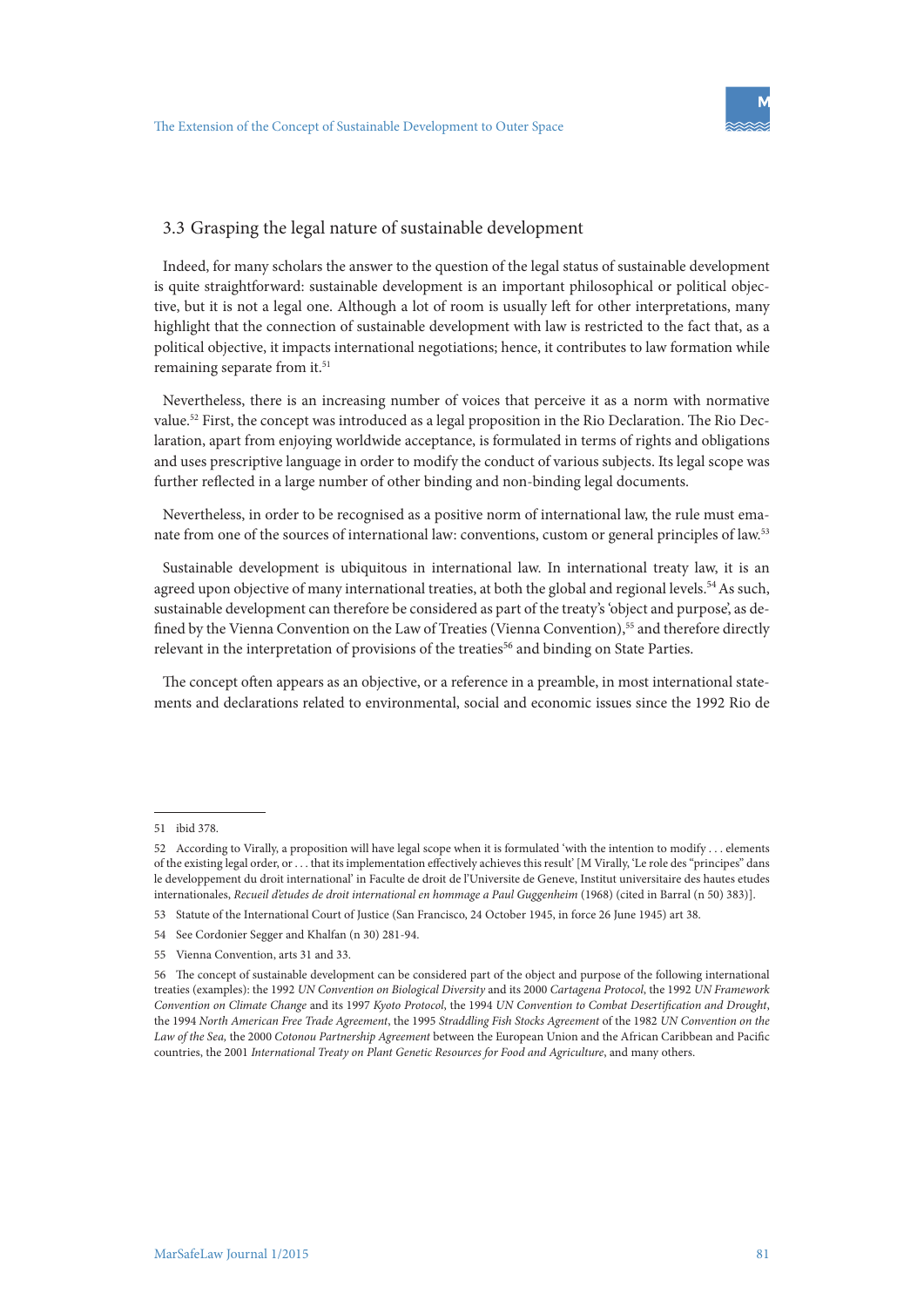Janeiro Earth Summit.<sup>57</sup>

The UNCLOS itself is a great example of incorporating sustainable development into the legal regime governing the seas. Although it does not use the actual phrase 'sustainable development', it incorporates all the elements of sustainable development.<sup>58</sup>

In this pantheon of instruments, the Treaty on the Functioning of the European Union (TFEU) constitutes a noble example.59 It is a high-ranking international treaty and specifically imposes an obligation on European countries to 'work for the sustainable development of Europe'.<sup>60</sup> The treaty also included outer space in the common competences; $61$  therefore, through this treaty obligation, European countries are obliged to work towards the sustainable development of Europe, including outer space.

Although the concept of sustainable development is widely accepted by various international treaties, it was never accepted as a part of the space law regime. Consequently, there is no treaty obligation to develop sustainably in outer space.<sup>62</sup>

The concept of sustainable development could be directly applied to space activities if it enjoyed the status of a customary rule or a general principle of law. However, determining whether a norm has achieved the status of a recognised source of international law is no easy feat. In the case of sustainable development, the doctrine is divided. Some argue that the concept is intrinsically incapable of achieving such a status.<sup>63</sup> According to Lowe, sustainable development lacks norm-creating character, which rules out its possible status as a customary rule or general principle of law.64 Its normativity cannot be assessed according to classic proof of *opinio iuris* or generality of state practice because it is a changing concept with content prone to different interpretations, and is therefore unable to result in uniform, widespread and continuous state practice. For proponents of a systemic approach, sustainable development is an obligation that simply might not fit within positivist reductionist thinking<sup>65</sup> because it belongs to the realm of a modern legal regime that actually accounts for the challenges of today.

<sup>57</sup> The World Trade Organisation (WTO) recognises sustainable development among its objectives, what was later confirmed in the 2001 Doha Declaration: *'*We strongly reaffirm our commitment to the objective of sustainable development, as stated in the Preamble to the Marrakesh Agreement.' The WTO Appellate Body found in the *US – Shrimp Case*, that '[t]his concept has been generally accepted as integrating economic and social development and environmental protection.'

<sup>58</sup> Ebbesson and others (n 10) 196.

<sup>59</sup> Consolidated Version of the Treaty on the Functioning of the European Union [2008] OJ C115/49 (TFEU).

<sup>60</sup> TFEU, art 3(3).

<sup>61</sup> TFEU, arts 4(3) and 189.

<sup>62</sup> The concept of sustainable development was developed much later.

<sup>63</sup> Vaughan Lowe, 'Sustainable Development and Unsustainable Arguments' in Alan Boyle and David Freestone (eds), *International Law and Sustainable Development: Past Achievements and Future Challenges* (Oxford University Press 2001) 23.

<sup>64</sup> ibid 23-25.

<sup>65</sup> See Decleris (n 17).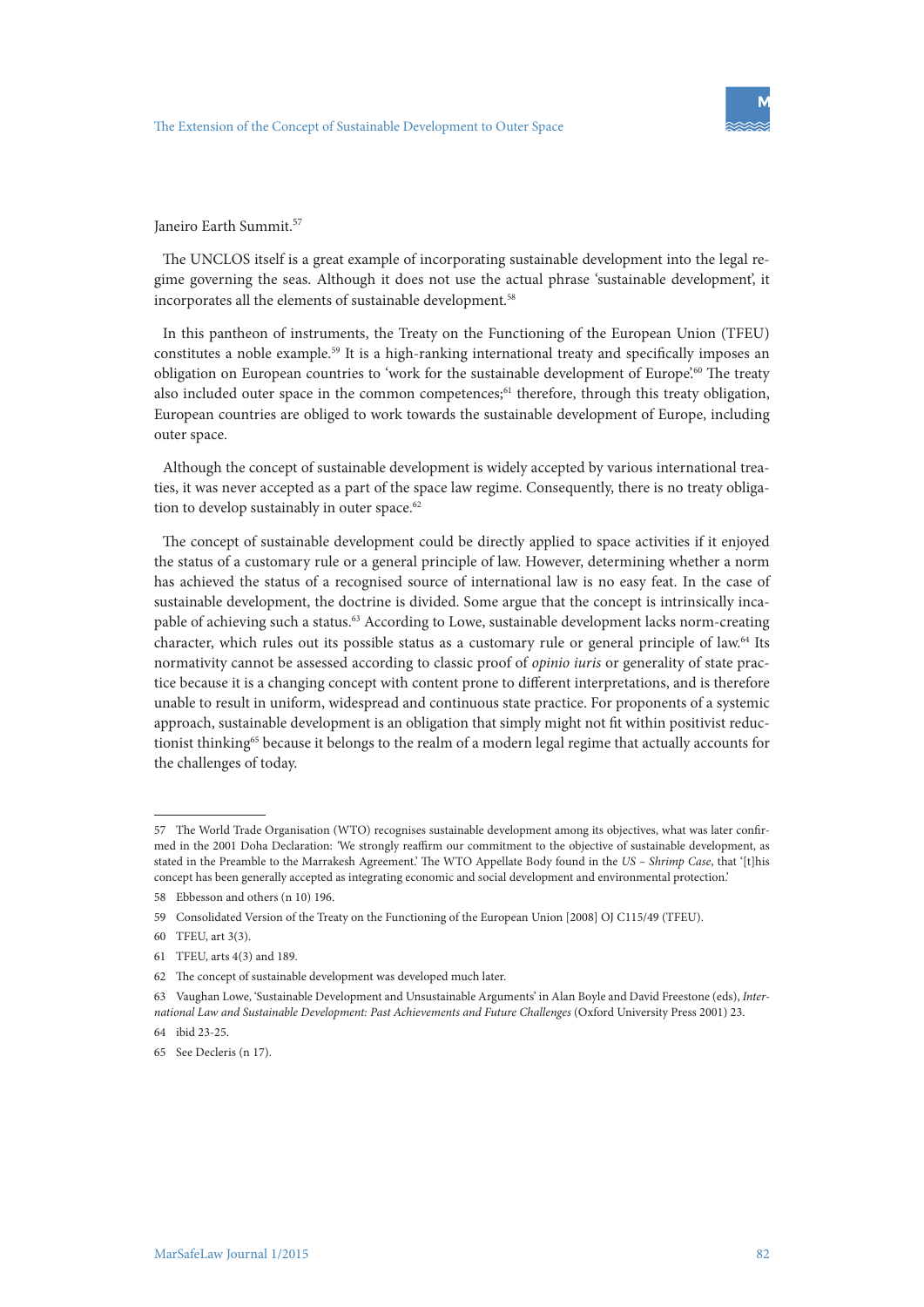Turning to the courts' decisions in order to find an answer, two cases need to be considered. The International Court of Justice (ICJ) approached the issue of defining the legal status of sustainable development in the *Gabčikovo-Nagymaros Project* case. In the judgement, the ICJ invoked '*the concept*  of sustainable development' stating that it reconciles economic development with protection of the environment.<sup>66</sup> The reliance of the Court on the concept of sustainable development has attributed sustainable development with a legal function. Notwithstanding the judgement, the separate opinion of the Vice-President of the Court, Judge Weeramantry, describes sustainable development as 'more than just a concept' and as 'a principle with normative value'.67 In the *Pulp Mills* case, the ICJ further contributed to the legal evolution of the concept of sustainable development. However, like in the *Gabčikovo-Nagymaros* case, the Court was unwilling to affirm sustainable development as a binding norm of international law. It refers to sustainable development as an 'objective'.<sup>68</sup> The separate opinion of Judge Trindade, however, describes sustainable development as one of the principles of international environmental law.69 The court avoided classifying it as a classical source of international law, yet its classification as a concept or objective gives sustainable development a normative status at least as an element of the process of judicial reasoning.

To that end, Lowe argues that as 'sustainable development is a meta-principle, acting upon other legal rules and principles – a legal concept exercising normativity, pushing and pulling the boundaries of true primary norms when they threaten to overlap or conflict with each other.<sup>70</sup> But he sees such normative status of sustainable development as a component of judicial reasoning that acquires a normative value through decisions of the courts, not as a primary rule of the conduct of states.<sup>71</sup>

Without a firmly established status as a customary rule or a general principle, there are warranted doubts that there is a general obligation placed on states to develop sustainably. Nonetheless, recently, more scholars are insisting that its presence in international treaties and in a countless number of other international documents is a great token of *opinio iuris* and probably determinant of state practice.72 But determining uniform state practice on the implementation level is difficult, if not impossible, due to the evolutive and complex nature of sustainable development.

<sup>66</sup> *Case Concerning the Gab*č*ikovo-Nagymaros Project* (n 41) 7.

<sup>67</sup> Separate opinion of Judge Christopher Weeramantry (*Case concerning the Gab*č*ikovo-Nagymaros Project*) [ibid, paras 88, 95].

<sup>68</sup> *Case Concerning Pulp Mills on the River Uruguay* (*Argentina v Uruguay*) [2010] ICJ Rep 14, para 177.

<sup>69</sup> *Case Concerning Pulp Mills on the River Uruguay* (*Argentina v Uruguay*) (Separate opinion of Judge Cançado Trindade) [2010] ICJ Rep 14, para 6, See also para 132ff.

<sup>70</sup> Lowe (n 63) 31.

<sup>71</sup> ibid.

<sup>72</sup> See Barral (n 50).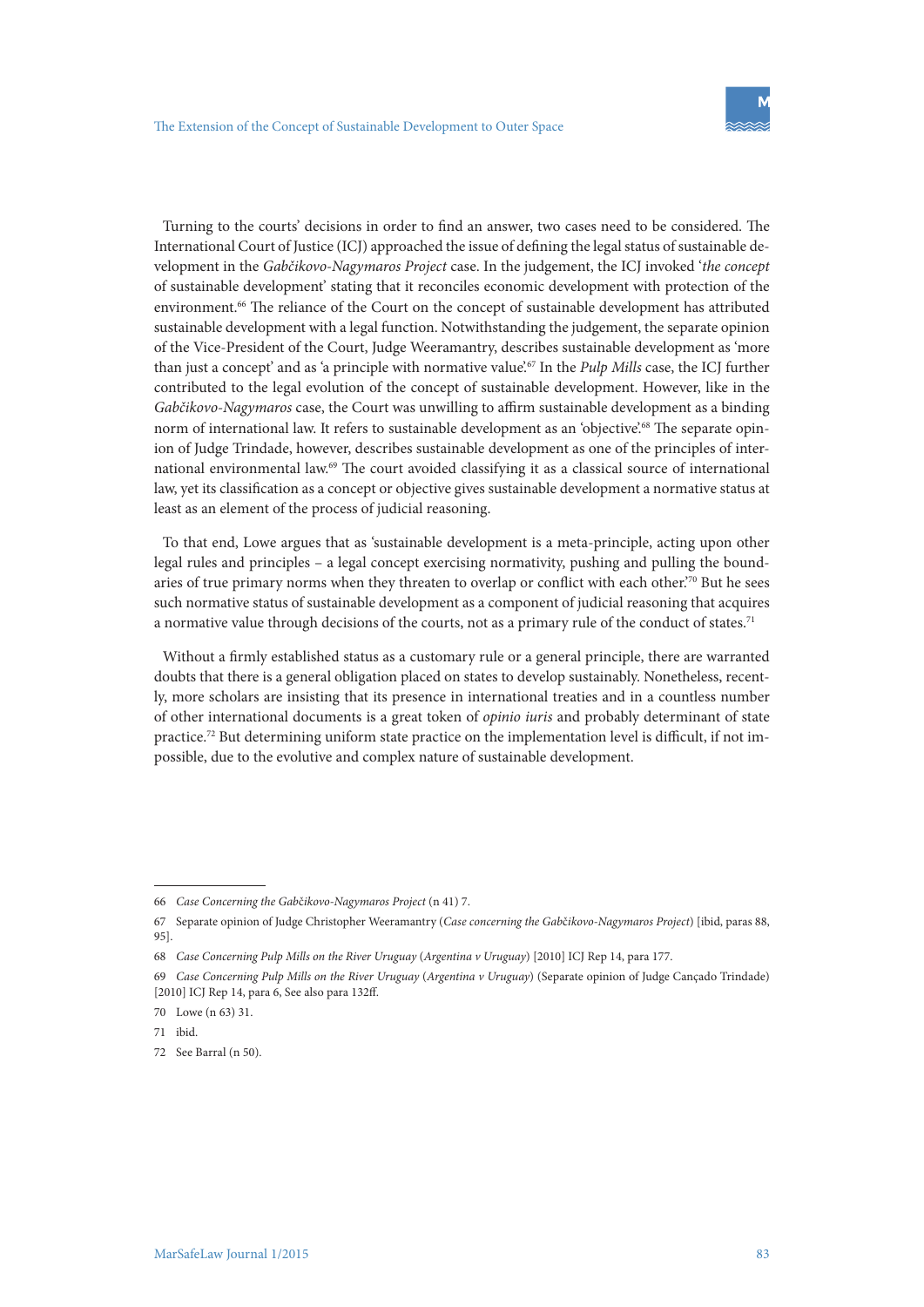

#### 3.4 Evolutive nature of sustainable development

Sustainable development is an evolutive concept, which means that its substance varies *ratione temporis*, *personae*, *materiae and loci*, 73 as was highlighted by the Brundtland Report: 'sustainable development is not a fixed state of harmony, but rather a process of change.<sup>74</sup>

 According to Barral, because sustainable development is intrinsically evolutive, its content is difficult to identify and probably immune to clear legal definition. She observes that the efforts to define it clearly led some to conclude that it is empty of substance or incapable of legal classification.<sup>75</sup>

The indeterminacy argument regarding sustainable development is not a new one.76 It was also invoked regarding established principles. The realists introduced the indeterminacy argument to demonstrate that the application of the principles of deductive reasoning to the set of legal materials did not and could not uniquely determine the outcome of particular cases. This is also the case for sustainable development. To some extent, flexibility is a main strength and drawback of the principles in general. Yet, as mentioned before, sustainable development challenges legal researchers in one more way. It is an evolutive concept. Change is its nature. Its substantive and procedural elements have to change in order to be sustainable. Therefore, the concept's substance inherently varies *ratione temporis*, *personae*, *materiae and loci.*

The overarching coherence, however, can be found in the fact that sustainable development is always accepted as an objective to aspire to.<sup>77</sup> Many legal instruments talk about the promotion of sustainable development or about striving to achieve it. They therefore point to sustainable development as a norm guiding the conduct of states – but as a norm of means, not a norm of results.78 Although a state might not be developing in a sustainable way, it is obliged to *strive* to develop in a sustainable way. This can be read as an obligation to employ specific instruments to achieve it. The Rio Declaration provides for a range of instruments that constitute substantive and procedural elements of sustainable development. These means, however, would have to vary so as to be sustainable in a given (changing) reality. The complex nature of sustainable development does not allow for a strictly positivist assessment of its normative scope, unless two assumptions are put in place: first, that sustainable development is an evolutive concept; second, that it is a norm of means, not results.

There is one last view that sustainable development enjoys: it is also perceived as an 'emerging area of law' at the intersection of environmental and developmental laws.79 This seems to be in line with

<sup>73</sup> ibid 392.

<sup>74</sup> The Brundtland Report (n 35) 17.

<sup>75</sup> Barral (n 50) 382ff.

<sup>76</sup> *See* John Hasnas, 'Back to the Future: From Critical Legal Studies Forward to Legal Realism, Or How Not to Miss the Point of the Indeterminacy Argument' (1995) 45 Duke Law Journal 84.

<sup>77</sup> Barral (n 50) 388.

<sup>78</sup> ibid 390ff.

<sup>79</sup> See Cordonier Segger and Khalfan (n 30).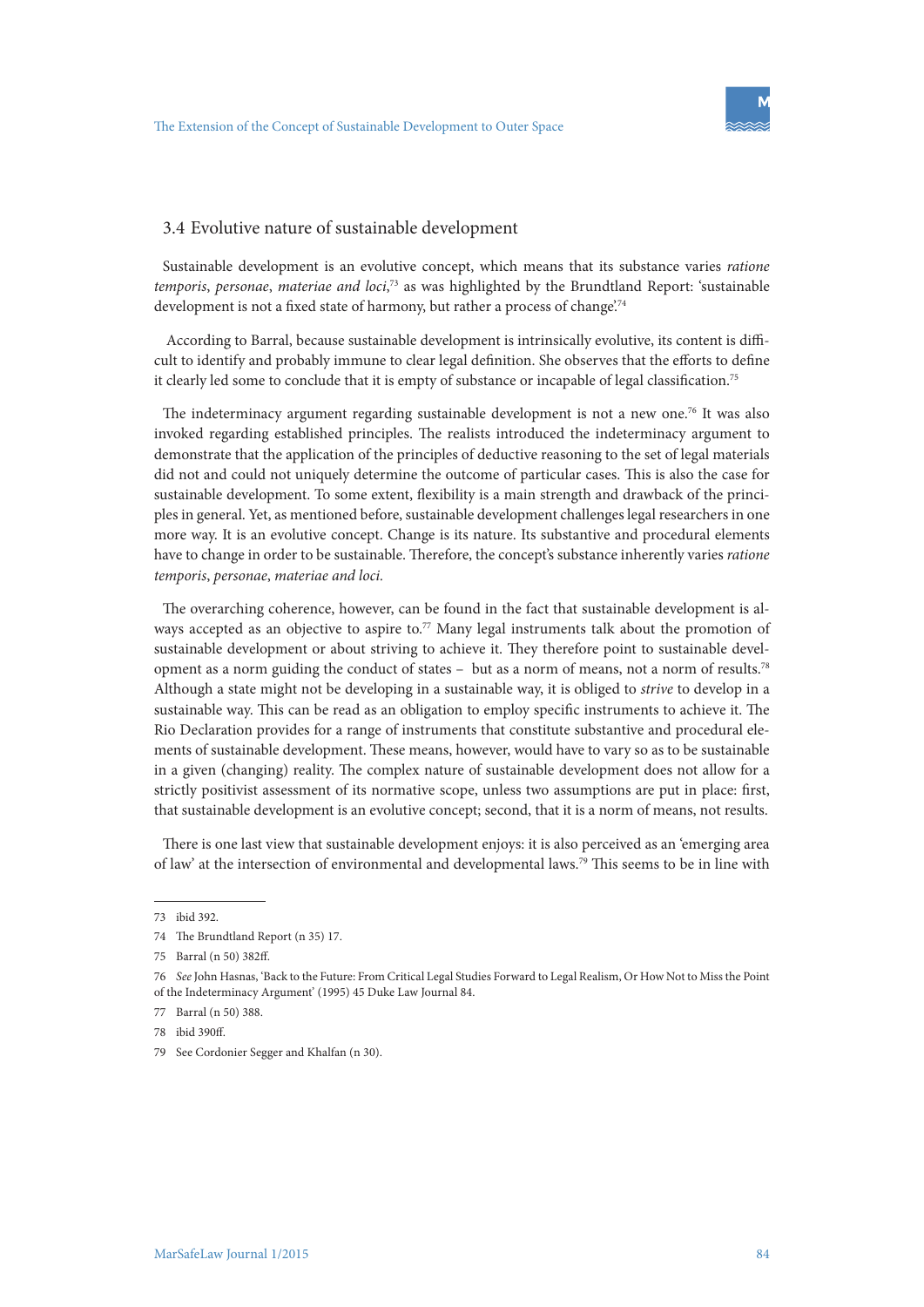Principle 27 of the Rio Declaration, which calls for 'further development of international law in the field of sustainable development.' In this case, applicability of the objective of sustainable development could be secured by Article III of the Outer Space Treaty (OST), which makes general international law applicable to space law.

Is sustainable development a part of international law? The answer is yes. At least as an objective with normative status determining state conduct, not only judicial reasoning, as an accepted principle of environmental law,80 or arguably as a customary rule or a general principle of law, and possibly as an 'emerging area of law' in its own right.<sup>81</sup> Despite the disagreement on its legal status, sustainable development has been given great recognition in international law and furnished with the capacity to impact law-making processes. As Schrijver and Weiss point, sustainable development is not going to disappear from sight because it has already established its credentials in the legal realm.<sup>82</sup>

# 4. Rationale behind applying the concept of sustainable development to outer space law

Space law is particulate law,<sup>83</sup> a self-contained system of rules that is governed by a set of specific principles<sup>84</sup> developed to deal with the practical problems of use and exploration of outer space.<sup>85</sup> It consists of an international binding treaty regime, declarations and guidelines, industry guidelines, regional and national laws and arrangements. The core of the system constitutes legal instruments created by the UNCOPUOS<sup>86</sup> during the 'golden age' of space law-making.<sup>87</sup> The OST<sup>88</sup> is regarded as the *Magna Carta* of outer space that enshrines fundamental principles relating to the use and exploration of outer space. Moreover, it serves as the foundation for the other four major international

<sup>80</sup> In the *Iron Rhine* case the tribunal was of the view that international law today 'require[s] the integration of appropriate environmental measures in the design and implementation of economic development activities', and that this integration requirement means that 'where development may cause significant harm to the environment there is a duty to prevent, or at least mitigate, such harm', which 'has now become a principle of general international law' [PCA, Iron Rhine case (*Belgium v Netherlands*), Award of the Arbitral Tribunal of 24 May 2005, 29 <www.pca-cpa.org/showpage.asp?pag\_id=1155> accessed 25 July 2015]. The European Union has accepted a sustainable development as a principle of environmental law [TFEU, art 37].

<sup>81</sup> Sustainable development law is found at the intersection of three principal fields of international law: international economic law, international environmental law and international social law. Sustainable development law refers to emerging substantive body of legal instruments, norms and treaties, supported by distinctive procedural elements, (CSIL) <www. Cisil. org> accessed 25 July 2015.

<sup>82</sup> Schrijver and Weiss (n 37).

<sup>83</sup> Francis Lyall and Paul B Larsen, *Space Law: A Treatise* (Ashgate 2009) 2.

<sup>84</sup> Koskenniemi (2006) (n 3) 65ff..

<sup>85</sup> Lyall and Larsen (n 83) 2.

<sup>86</sup> For the accomplishments and history of the UNCOPUOS see, eg, S Neil Hosenball, 'The United Nations Committee on the Peaceful Uses of Outer Space: Past Accomplishments and Future Challenges' (1979) 7(2) Journal of Space Law 95-114.

<sup>87</sup> Gennady M Danilenko, 'Outer Space and the Multilateral Treaty-Making Process' (1986) 4 High Technology Law Journal 218.

<sup>88</sup> See OST (n 2).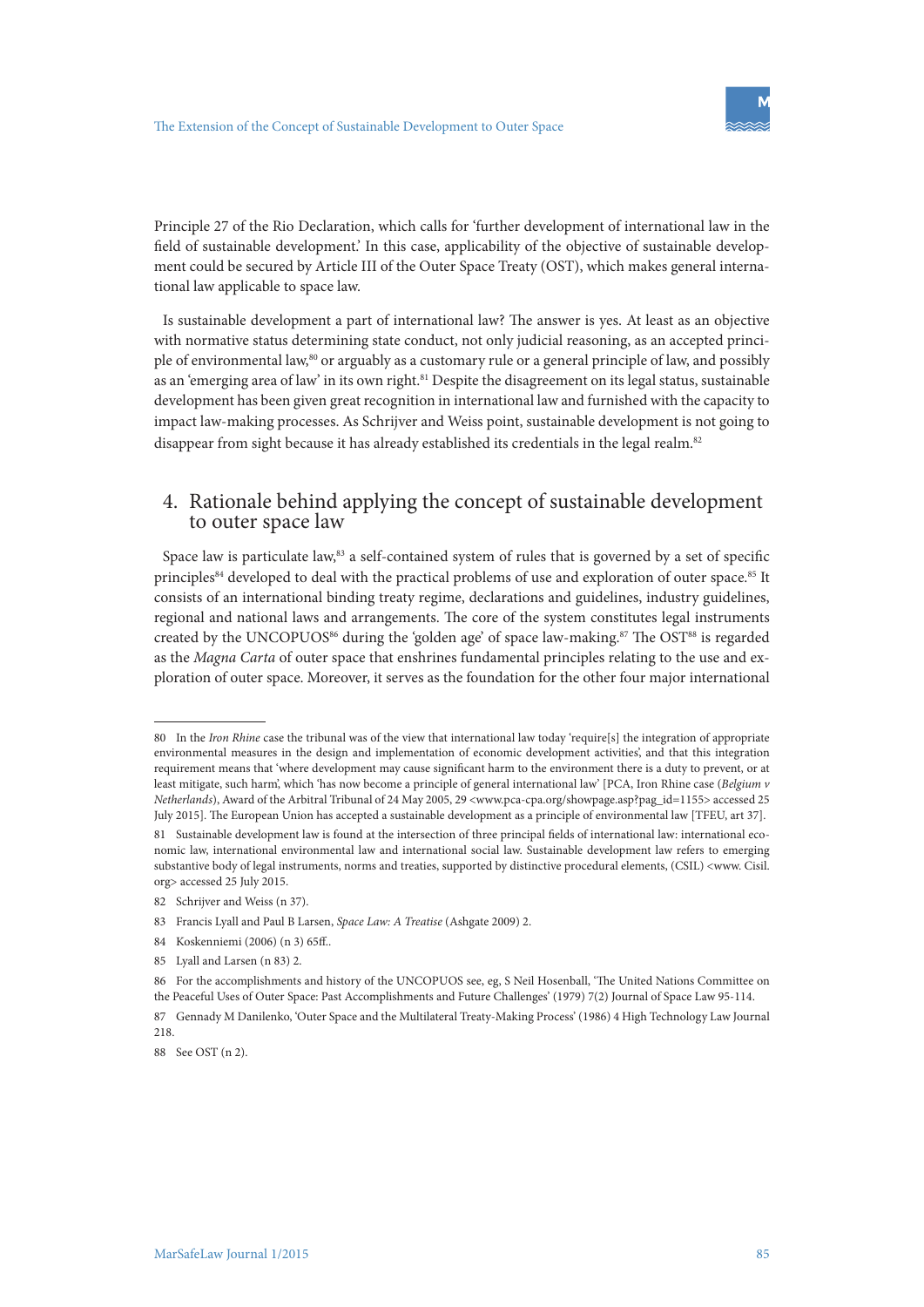conventions, i.e. the Rescue Agreement,<sup>89</sup> the Liability Convention,<sup>90</sup> the Registration Convention<sup>91</sup> and the Moon Agreement.<sup>92</sup> These five treaties are regarded by most as the controlling authority for human activities in outer space.

Space law in its current shape cannot be regarded as an operative regime for future activities in space, particularly resource mining. First, it is too general, and second, it permits a reductionist interpretation of its rules that ignores current developments.

The application of the concept of sustainable development to space law could contribute to its revitalisation. The accepted legal passage for this process can be found in Article III of the OST, which makes general international law applicable to space law.<sup>93</sup> Moreover, Article 31(3)(c) of the Vienna Convention<sup>94</sup> requires that a treaty be interpreted in light of the rules of international law. This rule should not be limited by the principle of contemporaneity<sup>95</sup> since the intentions of the negotiating parties during the space law-making process were to use general, framing provisions capable of encompassing future developments.<sup>96</sup> Interpretation of the treaty should therefore account for the temporary developments in international law, such as sustainable development. It would be damaging to the space law regime to freeze it in the reality of the 1960s as activities in outer space are pinned to the fast-changing technological developments. 'International law is a truly living law which can shift in content from day to day in order to meet ... the challenge arising from man's venture into new frontiers'.97 Sustainable development could help to revitalise space law by setting up both existing and future rules in light of modern developments that take place in international law, especially on the eve of industrial changes relating to the excavation of resources of celestial bodies that must entail drawing up new rules.

It also looks like sustainable development is slowly paving its way to outer space law. Most of all, it is not extrinsic to space law. From the contemporary perspective many provisions of the OST can

<sup>89</sup> Agreement on the Rescue of Astronauts, the Return of Astronauts and the Return of Objects Launched into Outer Space (adopted 22 April 1968, entered into force 3 December 1968) 672 UNTS 119.

<sup>90</sup> Liability Convention (n 2).

<sup>91</sup> Convention on Registration of Objects Launched into Outer Space (adopted 14 January 1975, entered into force 15 September 1976) 1023 UNTS 15.

<sup>92</sup> Moon Agreement (n 7).

<sup>93</sup> It states that States Parties to the Treaty shall carry on activities in the exploration and use of outer space, including the Moon and other celestial bodies, in accordance with international law [OST (n 2)].

<sup>94</sup> Vienna Convention (n 18).

<sup>95</sup> According to which a treaty must be interpreted in the context of the law applicable at the time of its conclusion [See Island of Palmas Case *(Netherlands, USA)* II RIAA (1928) 829, 845 and 839] unless Parties agreed otherwise and decide to allow the interpretation of the treaty to follow modern legal developments [See ILC Commentaries to the Draft Articles on the Law of Treaties [1966] ILC Yrbk 187, paras 16, 242].

<sup>96</sup> Nandasiri Jasentuliyana, 'Space Debris and International Law' (1998) 26(2) Journal of Space Law 139, 141.

<sup>97</sup> Bin Cheng, *Studies in International Space Law* (Clarendon Press 1997) 680.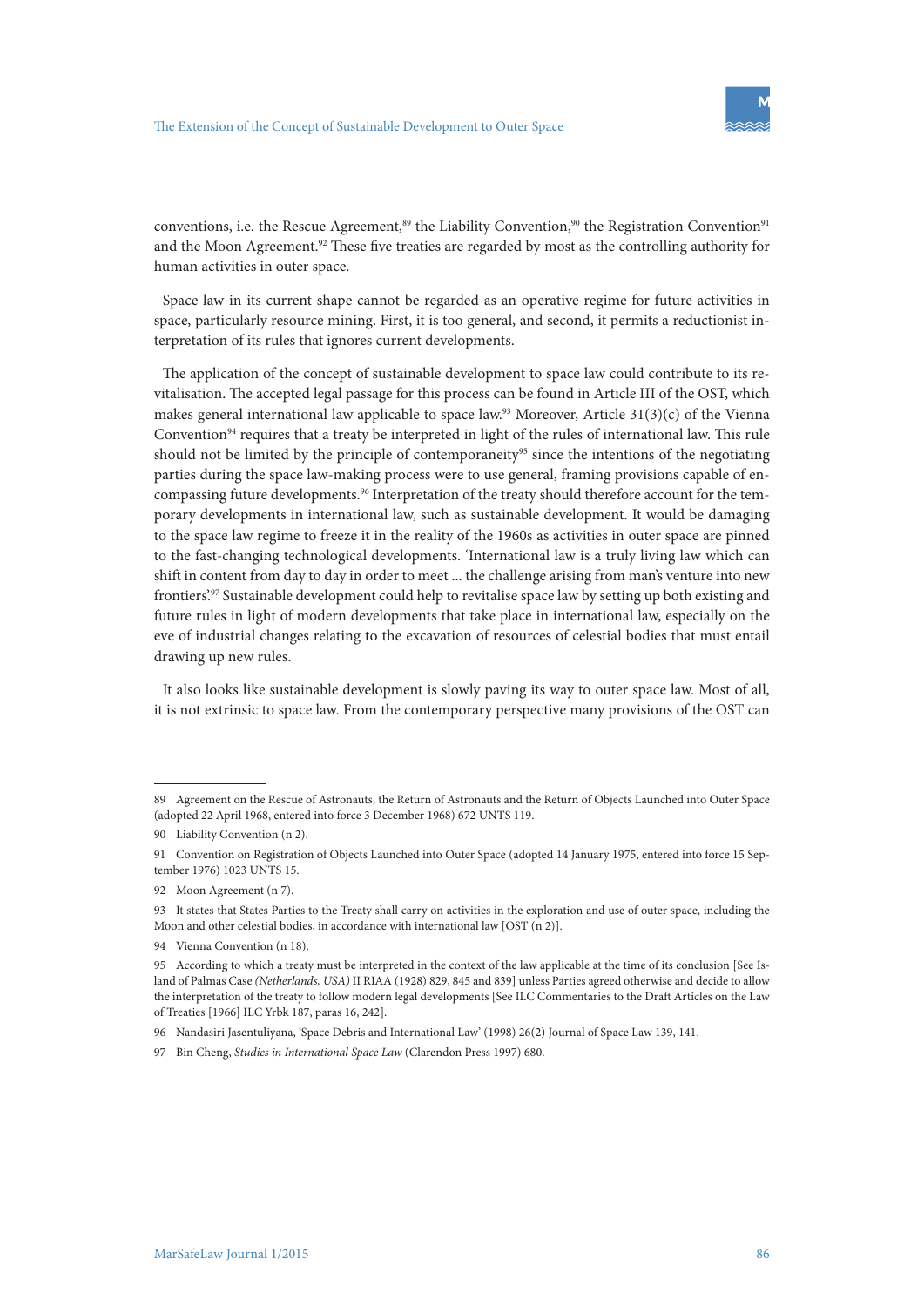be seen as a passage of sustainable development to the domain of outer space.<sup>98</sup> There are also many multilateral regulatory initiatives advancing the issue of sustainability of outer space.<sup>99</sup>

# 5. Learning from the law of the sea: the relevance of a legal regime governing the deep seabed for the development of outer space law

The process of applicability of sustainable development to outer space can be better understood and conducted if the experiences and developments in other branches of international law, particularly the law of the sea, are taken into account. The legal regimes of the seas and outer space are often subject to a comparative analysis because the domains they regulate are alike in many ways. The seas and outer space have stimulated the human imagination for centuries. They have both been areas of progressive conquest directly dependent on technological developments. Their legal statutes have been going through similar changes, with the law of the sea being a step ahead of space law.

Nevertheless, unlike the relatively recent space law, the general law of the sea has matured in a slow process that is as old as sailing itself.100 Even the changes introduced by the UNCLOS, although revolutionary in many ways, were accompanied by heavy debate and tested by passing time. The current regime governing the seas represents a truly international consensus on the new type of philosophy and approach to the issues relating to the management of resources, including global commons. This is where the strength and legitimacy of the law of the sea lies, as a model legal instrument for governing areas beyond national jurisdiction. Albeit not perfect, it provides for normative solutions that serve as a good model of reference while developing the more feasible space law under the umbrella of sustainable development.

The UNCLOS is a comprehensive legal instrument focused on the sustainable use and management of the seas. The conclusion of the UNCLOS was in response to the pressing problem of environmental degradation of natural resources of the seas. Before the UNCLOS, the use of the seas was settled in the Westphalian reality based on the sovereignty of states and the theory of a big sea. The growing population, unsustainable fisheries and the belief that oceans are capable of absorbing all the waste that is the result of human economic activity ended with the degradation of both marine resources and the marine environment (as predicted by Hardin's theory drawing on the tragedy of the com-

<sup>98</sup> Eg, Article I of the OST provides that outer space shall be free for exploration by all States on a basis of equality without discrimination of any kind. This Article can be seen as a passage for the concepts of inter- and intra-generational equity in space law.

<sup>99</sup> The COPUOS Working Group on Long-Term Sustainability of Space Activities The LTSSA (2010), the International Code of Conduct for Outer Space Activities (first version adopted in 2008), the draft Treaty on the Prevention of the Placement of Weapons in Outer Space, the Threat or Use of Force against Outer Space Objects (submitted in 2008), the UNGA Group of Governmental Experts on the transparency and confidence building in outer space (2010).

<sup>100</sup> The maritime customs began to be accepted throughout the European continent in the middle ages [Malcolm N Shaw, *International Law* (6th edn, Cambridge University Press 2008) 19].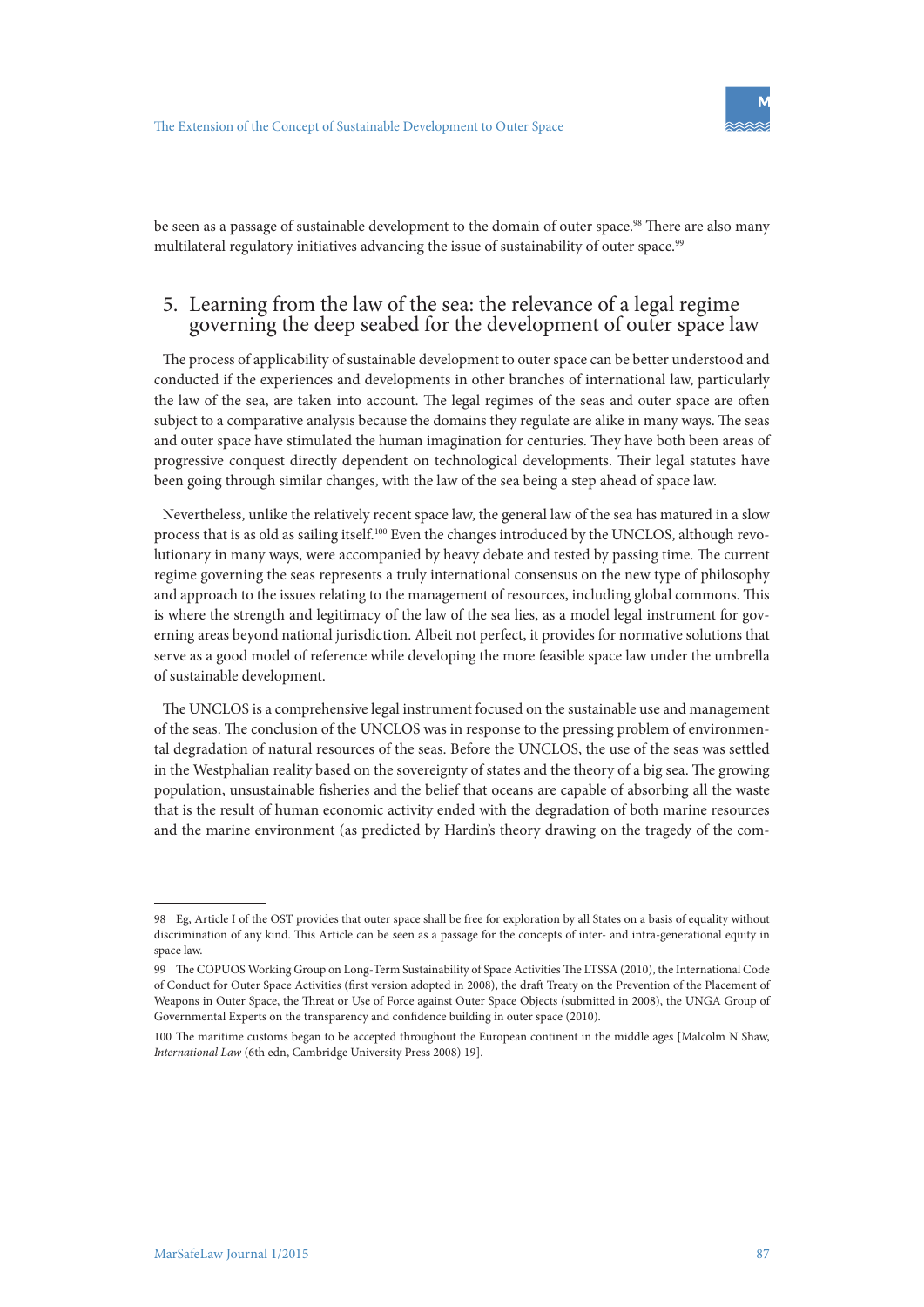mons).<sup>101</sup> The UNCLOS is a great example of incorporating sustainable development into the legal regime in order to tackle the problems of environmental degradation and depletion of resources of global commons. Although it does not use the actual phrase 'sustainable development', it incorporates all the elements of sustainable development.102 The process of negotiation and acceptance of the UNCLOS, as well as the innovative solutions it introduces, serves as a great model to build upon.

#### 5.1 Global commons and use of resources

The sustainable use of natural resources is probably the most visible substantive element of sustainable development. The use of natural resources has been a constant subject of international competition. The scarcity and finite nature of natural resources raise tensions among states and are often believed to be a primary driving force behind states' conduct on the international arena.

So far, the resources that have been exploited in outer space are Earth orbits, which are mainly used by satellites and are cluttered with space debris. Meanwhile, the seas offer a whole range of resources, including food. The common ground between the seas and outer space with respect to resources is reached when it comes to mineral mining.

The international community has developed a few different types of legal regimes to govern natural resources: (1) within their territorial limits, states exercise sovereign rights over natural resources; (2) in cases of international rivers and migratory species, they share the resources; (3) states also recognise the *res communis* status, which is the area beyond national jurisdiction where, as in the case of the high seas, no user has exclusive rights to resources and no one can exclude others from exploiting them, but capturing resources results in exclusive property rights. Lastly, (4) some parts of *res communis* can have the special status of *rescommunis omnium* or (arguably) *rescommunis humanitatis*. 103 The key concept of this category is 'the common heritage of mankind', but it can also take shape of 'the province of all mankind', as in the case of outer space.

#### 5.2 The common heritage of mankind and the province of mankind

In 1970, the UN General Assembly adopted Resolution 2749 recognising the CHM as the principle governing the exploitation of the international seabed. The concept of the CHM was subsequently adopted by the UNCLOS to govern the 'Area'.104 Under Article 136 UNCLOS, the 'Area' – which is the seabed and ocean floor and subsoil thereof, beyond the limits of national jurisdiction, and its resources – are the common heritage of mankind.

<sup>101</sup> See Garrett Hardin, 'The Tragedy of the Commons' (1968) 162 Science 1243.

<sup>102</sup> Ebbesson and others (n 10) 196.

<sup>103</sup> For the doctrine proposition on distinction between *res communis omnium* and *res communis humanitatis* see Kemal Baslar, *The Concept of the Common Heritage of Mankind in International Law* (Martinus Nijhoff Publishers 1998) 40-42.  $104$  UNCLOS  $(n, 9)$ .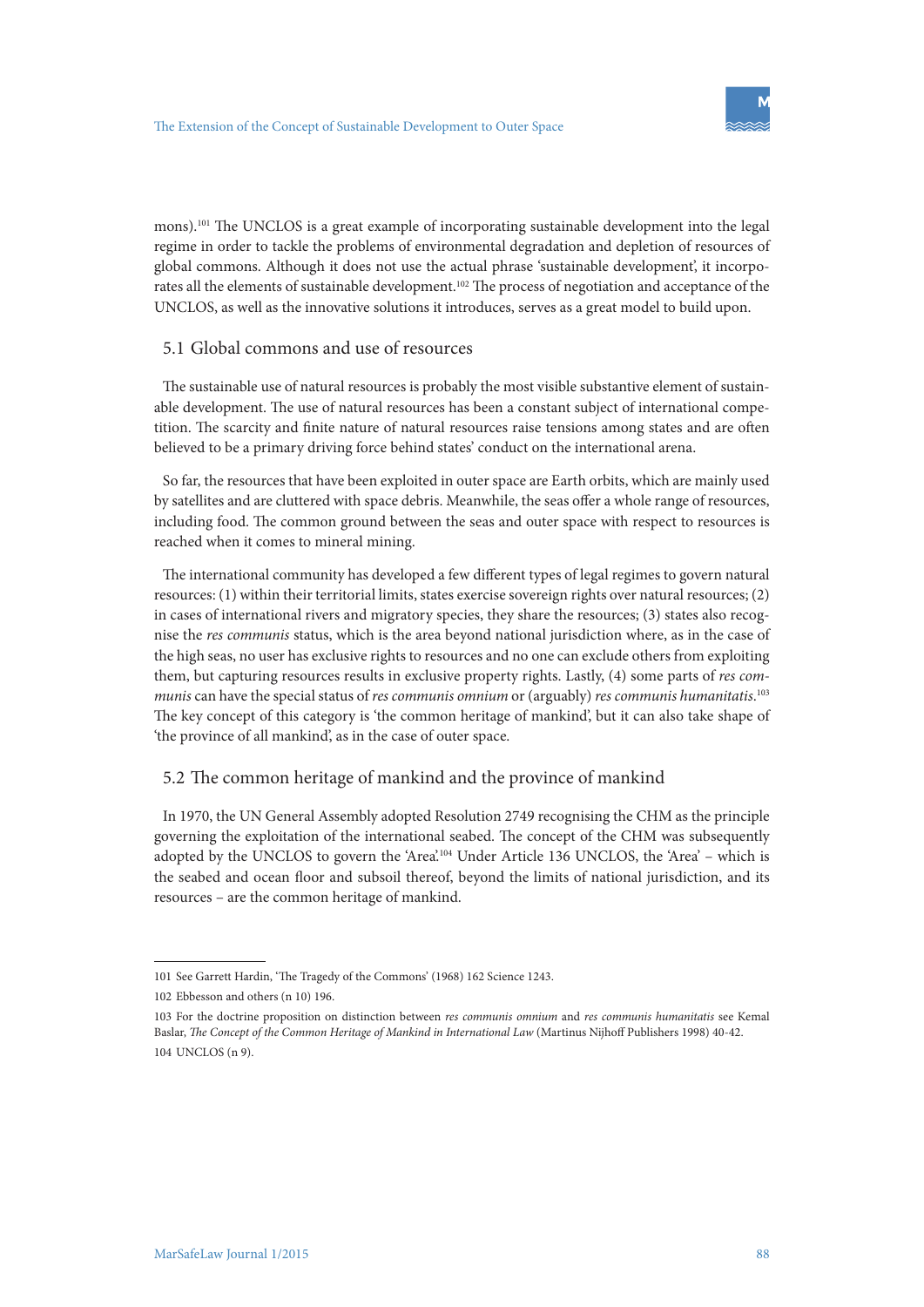The CHM was the main innovating aspect of the UNCLOS with respect to the previous law of the sea regime. While other important innovations, such as the exclusive economic zone, were to some extent an evolutionary development of the system, the introduction of the CHM had a revolutionary character.105 The CHM was specifically designed to achieve aspects of sustainable development in the scope of common spaces. It presupposes a regime different from both the traditional concepts of sovereignty and freedom. It is also argued that the CHM has introduced a new type of subject to international legal relations: mankind.<sup>106</sup>

Borgese points to five principles underpinning the concept of the CHM: (a) the principle of non-appropriation; (b) the principle of shared management; (c) the principle of a 'common benefit for mankind as a whole' implying an equitable distribution of benefits; (d) the principle of use for exclusively peaceful purposes; and (e) the principle of conservation for future generations, which reiterates the principle of sustainable development in the oceans.<sup>107</sup>

Although the CHM had been conceived prior to the adoption of the OST in 1967, it was not incorporated into it. The novel notion of the 'the province of all mankind' was used instead, which many scholars consider to be the functional and legal equivalent of the common heritage of mankind. Others argue that the two terms, as applied in two different treaties for different purposes, cannot be used interchangeably. Nevertheless, outer space, along with the seabed, ocean floor and subsoil thereof, are often categorised as the CHM. This approach is reflected in the ILA Delhi Declaration that calls '[t]he resources of outer space and celestial bodies and of the sea-bed, ocean floor and subsoil thereof beyond the limits of national jurisdiction as "the common heritage of humankind".<sup>108</sup>

However, the *de facto* status and provenance of the 'province' and 'heritage' concepts differ. The term 'province of all mankind' was coined in 1966 by the USSR in the drafting process of the OST

<sup>105</sup> Borgese commented: 'The basic principle, the motor force of the "marine revolution", is the concept of the Common Heritage of Mankind. It cannot be stressed enough that the adoption of this principle by the XXV General Assembly as a norm of international law marked the beginning of a revolution in international relations' [cited in Ettinger and Payoyo (n 14) <http:// archive.unu.edu/unupress/unupbooks/uu15oe/uu15oe0p.htm> accessed 20 May 2015].

<sup>106</sup> Some scholars insist on legal personality of mankind. Eg, Cocca suggests that 'the international community has recognized the existence of a new subject of international law, namely mankind itself, and has created jus commune humanitatis' [Aldo A Cocca, 'The Common Heritage of Humankind Doctrine and Principles of Space Law – An Overview' [1986] Proceedings of the Colloquium on the Law of Outer Space 150]; Markoff points to the fact that with the CHM, mankind was for the first time recognised as a subject of international order and a premier beneficiary of use and exploration of outer space [M G Markoff, *Traité de droit internacional public de l'espace* (Friburg 1973) 272, cited in Fabio Tronchetti, *The Exploitation of Natural Resources of the Moon and Other Celestial Bodies: A Proposal for a Legal Regime* (Martinus Nijhoff Publishers 2009) 126].

<sup>107</sup> Elisabeth Mann Borgese, 'The Common Heritage of Mankind: From Non-living to Living Resources and Beyond' (cited in Nisuke Ando and others (eds), 2 Liber Amicorum Judge Shigeru Oda (2002) 1313).

<sup>108</sup> New Delhi Declaration (n 49). During the recent discussions at the UN on a third UNCLOS implementing agreement on conservation and sustainable use of marine biodiversity beyond national jurisdiction the developing countries took the position that the CHM regime should be extended to cover marine genetic resources [The UN Informal Consultative Open-ended Process on Ocean and Law of the Sea (6-10 April 2015) <www.un.org/depts/los/consultative\_process/consultative\_process. htm> accessed 15 July 2015].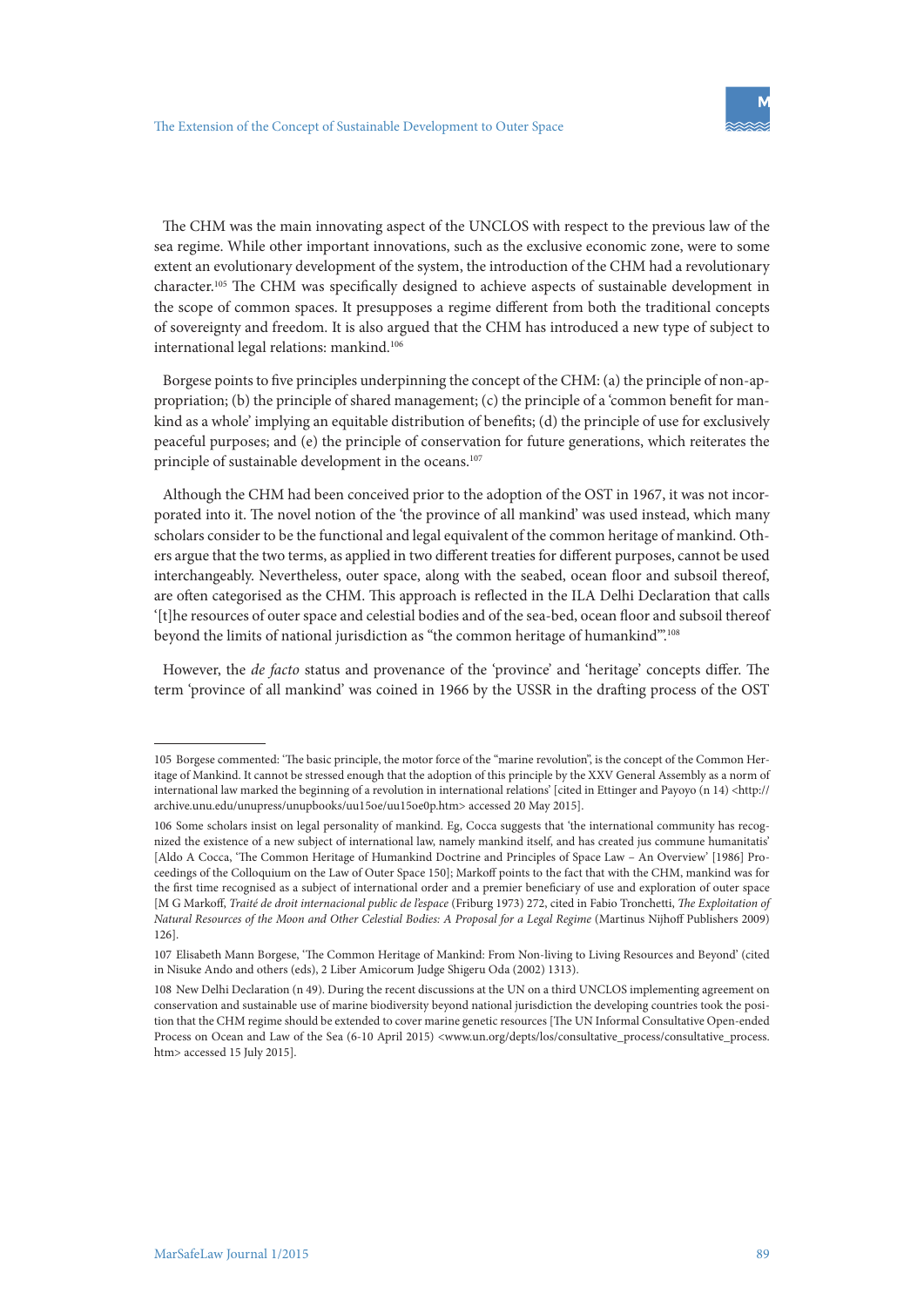and then it found its way into Article 1 of the OST.<sup>109</sup> The USSR insisted on 'the province of all mankind' because it refused to recognise the CHM, mainly for ideological reasons, as being rooted in bourgeois Roman law.110 The less developed countries insisted that 'the province of all mankind', like the CHM, means that all nations have vested rights in common resources and these should be shared equitably among them. The US also saw the two concepts as indistinguishable but as an expansion of *res communis* governed by the principle of freedom.<sup>111</sup> As a result, in the negotiating process of the UNCLOS, the less developed countries led the move away from 'the province of mankind' as contained in the OST (in the negotiation of which, they had no real power) and turned to 'the common heritage of mankind'.<sup>112</sup>

Since the very beginning, the CHM was to serve as a novel managing mechanism for the seas beyond national jurisdiction,<sup>113</sup> as an alternative to the freedom of the seas.<sup>114</sup> 'The province of all mankind', on the other hand, since the very beginning, has functioned as an equivalent of the principle of freedom of the seas. It was underpinned by the theory of a big sky with a laissez-faire approach to activities in outer space. This approach was somehow understood, given that space exploration had just begun. The launch of Sputnik 1, apart from sparking fears of a military space race, awakened a tremendous thirst for space exploration. The set of freedoms provided by the OST was an incentive for the development of the space industry. The content of the five treaties adopted by the UNCOP-UOS are a fair reflection of the hopes and fears of the time.<sup>115</sup> Nevertheless, it soon became obvious that, despite the immensity of space, the usable outer space is a 'congested, contested, and competitive<sup>'116</sup> finite resource. Just as in the case of the seas, the need for sustainable management of resources became obvious.

<sup>109</sup> 'The exploration and use of outer space, including the Moon and other celestial bodies, shall be carried out for the benefit and in the interests of all countries, irrespective of their degree of economic or scientific development, and shall be the province of all mankind' [OST, art 1].

<sup>110</sup> Dekanzov (1974) (cited in Joanne Irene Gabrynowicz 'The "province" and "heritage" of mankind reconsidered: a new beginning' (2<sup>nd</sup> Conference on Lunar Bases and Space Activities of the 21st Century, Proceedings from a conference held in Houston, TX, April 1988).

<sup>111</sup> ibid. In practice, this interpretation was guiding the states' conduct in outer space until the moment when the actions were taken to tackle the problem of space debris.

<sup>112</sup> ibid.

<sup>113</sup> The CHM was originally intended as a concept that would revolutionise the law of the sea by applying to all ocean space and resources. But in 1967, Arvid Pardo suggested applying it to the limited entity of the seabed.

<sup>114</sup> Freedom of the high seas, developed by the Dutch jurist Hugo Grotius (1583–1645), creates an open access regime allowing for its laissez-faire use. Presently, however, the concept of freedom of the sea is not absolute and needs to be understood in the context of the present legal regime and in relation to the other potentially conflicting uses and interests.

<sup>115</sup> Gabrynowicz (2004) (n 5) 1042.

<sup>116</sup> The US National Security Space Strategy (2011) 1 <www.defense.gov/home/features/2011/0111\_nsss/docs/NationalSecuritySpaceStrategyUnclassifiedSummary\_Jan2011.pdf> accessed 25 July 2015.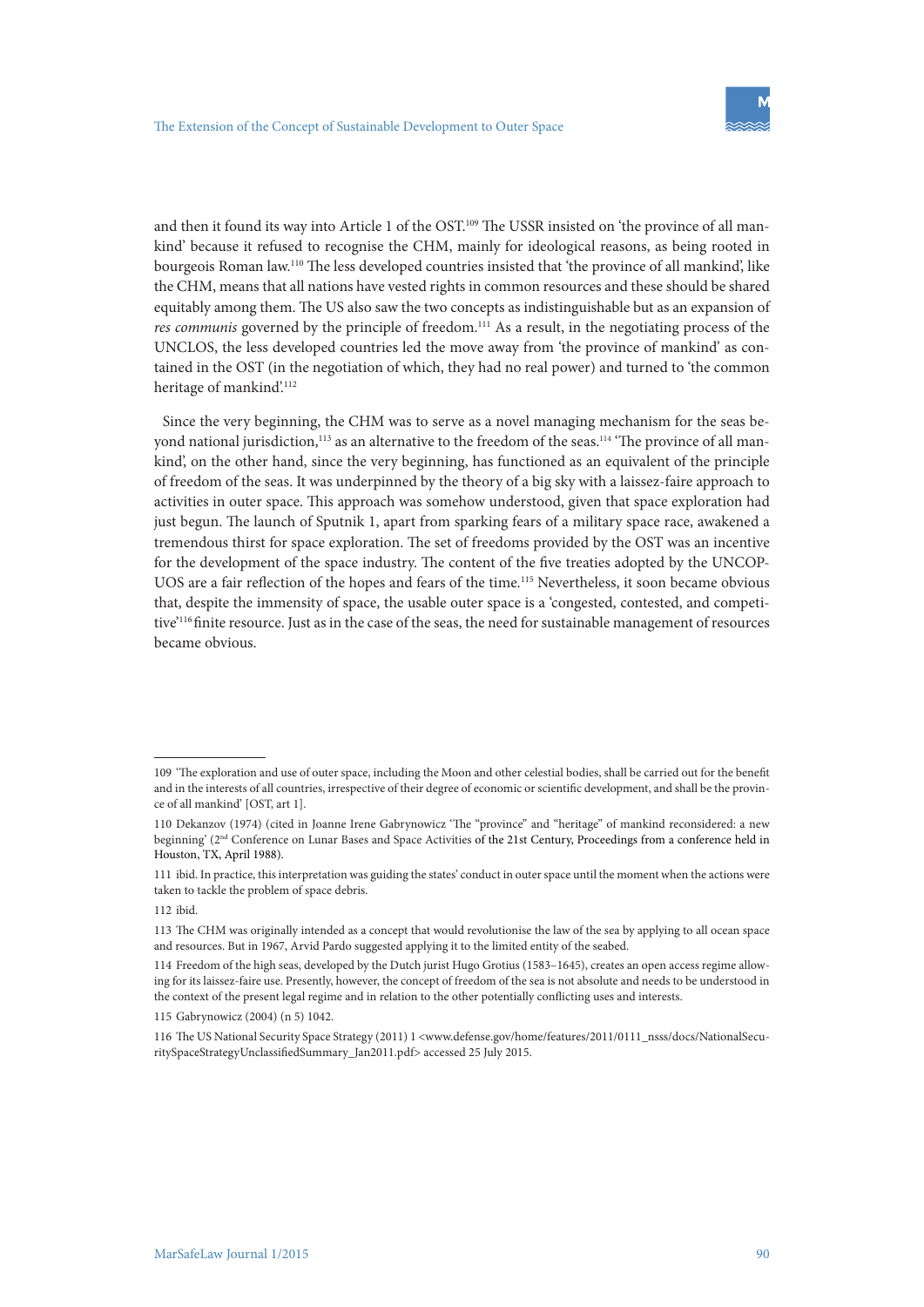### 5.3 The CHM: the perplexing concept

The CHM eventually made its way into the Moon Agreement. Article 11 calls the resources of the Moon and other celestial bodies a common heritage of mankind.<sup>117</sup> As in the case of the seas, the acceptance of the CHM in the context of outer space turned out to be problematic. The fact that the main space-faring states refrained from adopting the Moon Agreement clearly demonstrates the issue.<sup>118</sup>

On the one hand, many scholars see the continued relevance of the CHM concept in the management of the global commons, but on the other hand, there are significant difficulties surrounding its acceptance by states.<sup>119</sup> Despite many legal drawbacks, the true nature of the problem is political and therefore is a subject for a political solution.<sup>120</sup> The element of common and equitable sharing of benefits associated with the exploitation of resources and governance via a common management regime entails an international discord. The line of division runs between the 'haves' and the 'have-nots'.

The changes to the CHM introduced by the 1994 Implementation Agreement<sup>121</sup> allowed for wide acceptance of the concept.<sup>122</sup> The introduced changes, in spite of softening the CHM concept, managed to keep its spirit and gained worldwide acceptance.<sup>123</sup>

The launch of the 1994 Implementation Agreement was possible due to the relaxed position of less developed countries in the face of a diminishing interest in mining the seabed.124 The situation relating to outer space is now quite different. There is a great interest in mining minerals with huge investments being made in the development of relevant technology, but the ambiguity and ramifications of the terms have left space law as one of the least stable and least clarified areas of international law,<sup>125</sup> continuously deterring the progress of resource extraction in outer space.

The concept of sustainable development is characterised by far greater acceptance than the CHM. The lack of political will to accept sustainable development is to a large extent due to the fact that

<sup>117</sup> Moon Agreement, art 11.

<sup>118</sup> As of 15 January 2015, the agreement enjoys 16 ratification and 4 signatures (n 7).

<sup>119</sup> See Tronchetti (n 106).

<sup>120</sup> Gabrynowicz (1988) (n 110).

<sup>121</sup> The Implementation Agreement (n 13).

<sup>122</sup> The main changes introduced by the Implementation Agreement are: introduction of a consensus as a primary voting system; different representation on the Council; a market-oriented approach towards the issue of technology transfer; reduction of the fees; adoption of fifteen-year timetables providing for more economic certainty for investors [John E Noyes, 'The Commmon Heritage of Mankind: Past, Present, and Future' (2012) 40:1-3 Denver Journal of International Law and Policy 447].

<sup>123</sup> In practice, no state is actively pursuing any alternative deep seabed mining regime. Activity is taking place only under the UNCLOS Convention/1994 Implementation Agreement regime [ibid 465].

<sup>124</sup> Tronchetti (n 106) 83ff.

<sup>125</sup> Yun Zhao, 'An Iinernational Space Authority: A Governance Model for a Space Commercialization' (2004) 30 Journal of Space Law 279.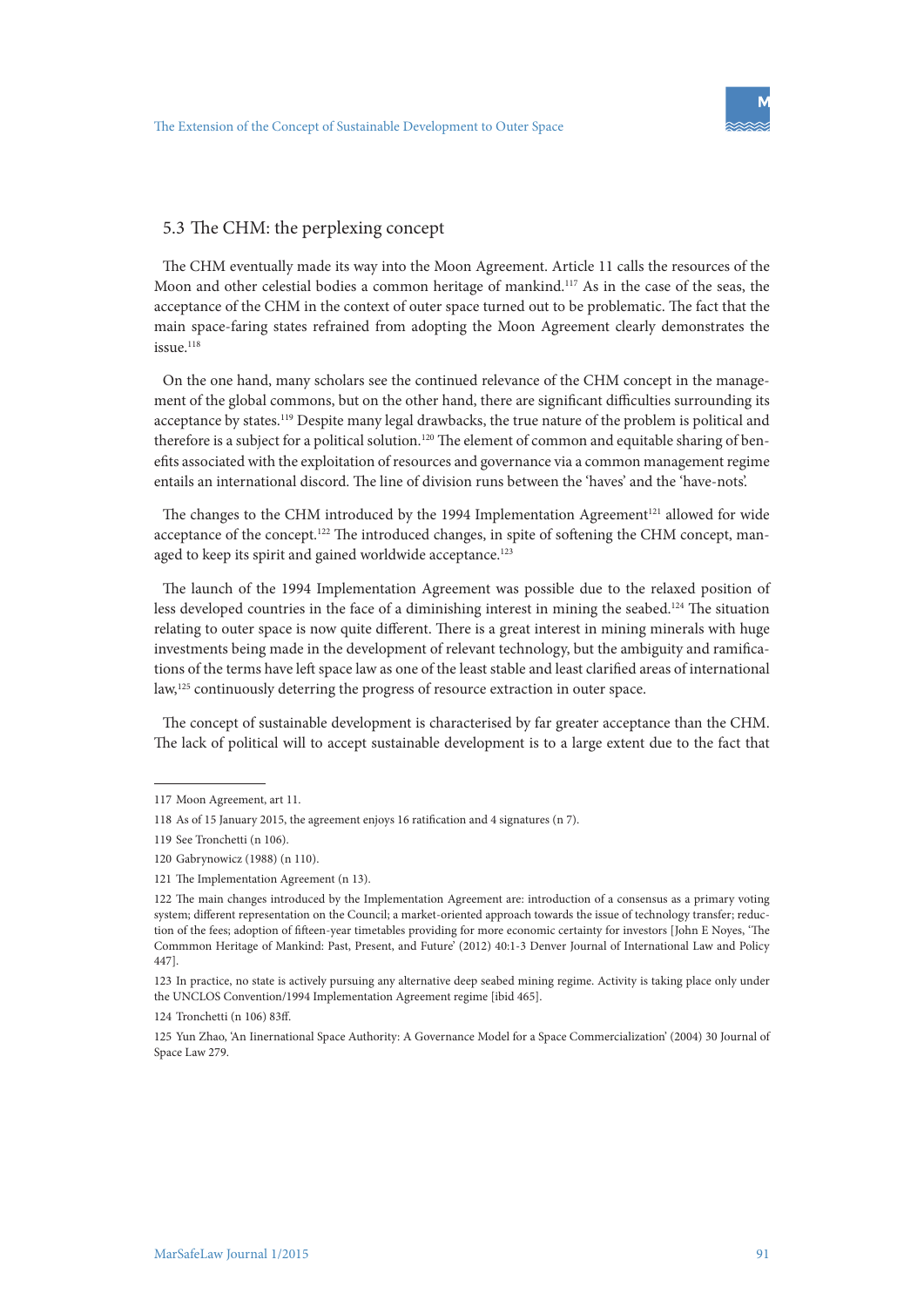it is identified with the CHM when it comes to governance of the common spaces. However, the acceptance of sustainable development would not mean automatic acceptance of the CHM in the form proposed by the Moon Treaty because a solution that does not enjoy wide acceptance cannot yield sustainable results. The applicability of sustainable development would require re-examination of the status of outer space with respect to natural resources when the time is ripe. Sustainable development, once applied, would draw a framework of values with the potential to ensure the sustainable use of outer space. Such a framework approach would help prevent the possible development of custom based on the practice of states that currently have the technology necessary to extract resources, leaving the 'have-nots' stranded.<sup>126</sup>

The CHM concept in outer space has great potential to manage the common resources of outer space but it needs to be re-examined, just like in the case of the seabed. One needs to keep in mind that the reluctance to accept the CHM as introduced by the UNCLOS was mainly due to the proposed *lex specialis*, while the aversion to the CHM in outer space is mainly due to the very general wording and lack of clarity. If we are to enter the new era of mining the mineral resources of outer space, the space law regime must develop. The changes introduced by the Implementation Agreement in the law of the sea in that respect can definitely serve as a good example. In the meantime, the application of sustainable development would secure important values while also leaving room for new legal developments.

Nevertheless, the extraction of resources must first be feasible and sustainable economic activity be made possible. Sustainable development recognises the importance of the human-made systems, including the economic system, and as a result, economic issues could be given priority in order for mining to be feasible at all. As the example of the seabed shows, the extended debate over non-existing economic activities may lead to an impasse with respect to the extraction of resources. While the impasse in the excavation of resources from the seabed can be justified by the environmental concerns, the extraction of minerals from celestial bodies, apart from technological issues, primarily poses political and legal problems.

#### 5.4 Delimitation of outer space

There is at least one more way that future developments in outer space can benefit from the law of the sea. There is a trend in outer space law that proposes different legal regimes for outer space depending on where the activity takes place. Currently, outer space holds one legal status that is by no means clear, neither in terms of the nomenclature nor the interpretation.127 Furthermore, there is an ongoing debate on the delimitation of outer space from air space. As the two regimes are subordinat-

<sup>126</sup> With the unclear legal status in place, various parties, foreseeing potential profit, have started their own projects aiming at space. The United States has also executed a series of bilateral Memoranda of Understanding with Partner States concerning outer space activities. With no clear-cut rules and regimes in place, the activities are carried out subject to Partner States' own interpretations [Noyes (n 122) 465].

<sup>127</sup> See Part 5.2 above.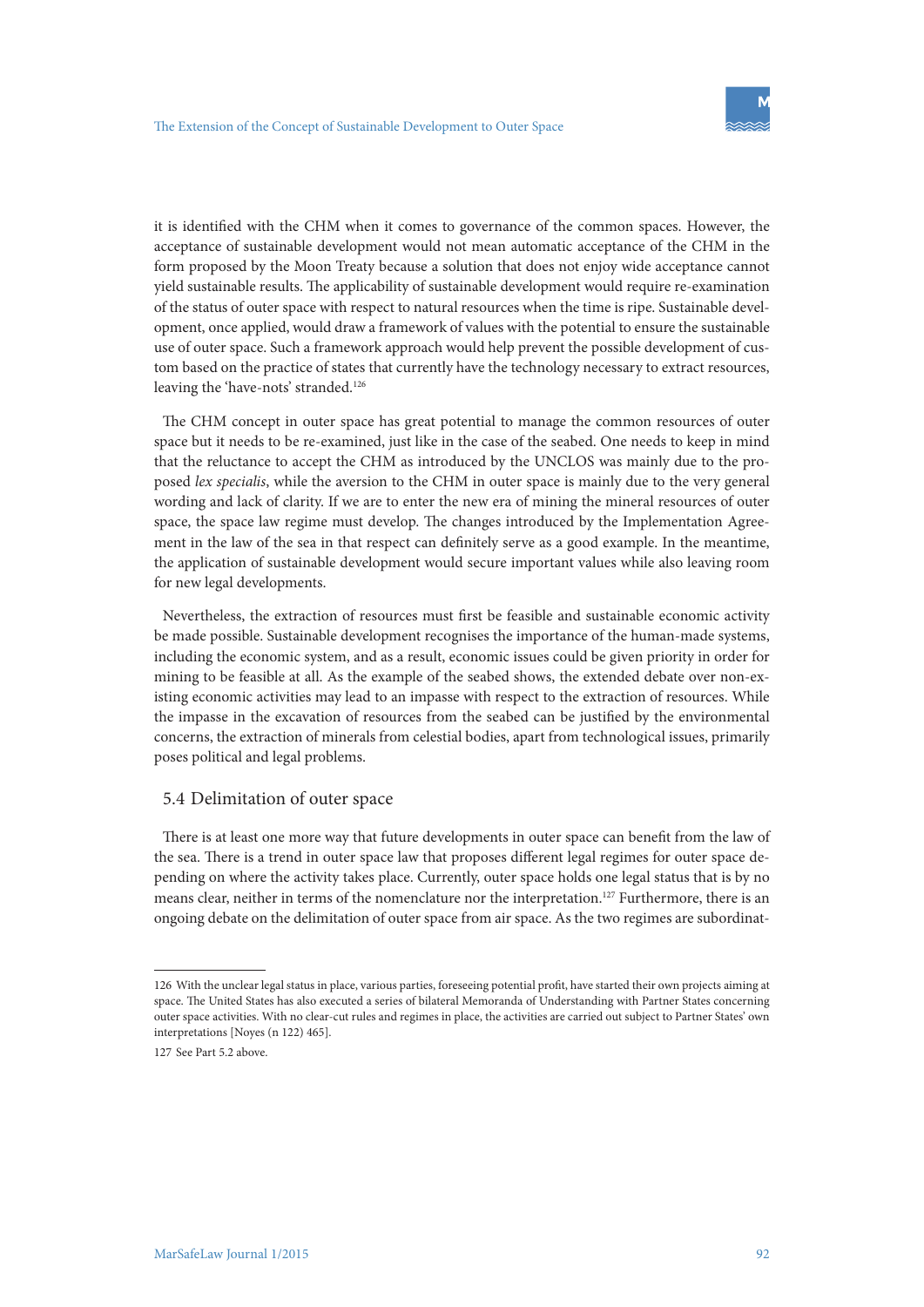ed to different jurisdiction regimes (*res communis* and sovereignty respectively) a natural question for a lawyer is where does 'space' begin? Space law does not settle the issue, nor does doctrine agree on an answer.128 Because of this lack of agreement, the 'working' border has been set up at the altitude of 100 km, known as Kármán Line.<sup>129</sup>

The homogeneous legal status of outer space does not seem likely to endure in the long-term. In the years preceding the finalisation of the OST, the issue of space and celestial bodies was already being discussed.130 It was argued that celestial bodies were physically markedly different from their largely void surroundings, such as orbits, and should therefore be subject to a separate legal regime, which was reflected in the wording of the international space treaties. Space law did dot approach the issue directly but uses the phrase 'outer space and celestial bodies' when defining the scope of its provisions, which can suggest that there is a possibility of installing two separate legal regimes depending on the physical characteristics of their subject matter. Also, the Moon Agreement postulates a distinct legal status for the Moon, namely the CHM.131 To this end, the various types of jurisdiction employed by the law of the sea suggest that the introduction of similar changes with respect to outer space could be a viable solution. The status of airspace begs a comparison with territorial waters. The legal status of 'other areas' of outer space would have to be a mix of different determinants mostly dependent on the subject matter (celestial body, orbits, unused space, deep space, etc.) and probably in light of a functional approach.

# 6. Conclusion

Since a viable system of law presupposes continuous law-making activity, $132$  the development of space law is inevitable. The extension of the concept of sustainable development to the domain of outer space would help keep the system viable, coherent and integrated into general international law. Its adoption would resemble the development of the existing legal system, rather than a radical change.

Just like in the case of the seas, the future governance of mineral resources in space needs to be established. The application of sustainable development to outer space would draw a necessary frame-

<sup>128</sup> Not all the researchers supported a delimitation of outer space understood as a permanently marked boarder between airspace and outer space. A number of them presented so called 'functional approach', and postulated that regulation should depend on the nature of the activity rather than on its location. This division in the debate between proponents of 'spatialism' and 'functionalism' has been ongoing till present days [see, eg, Frans G von der Dunk, 'The Delimitation of Outer Space Revisited: The Role of National Space Laws in the Delimitation Issue' (1998) Paper 51 University of Nebraska, Space and Telecommunications Law Program Faculty Publications].

<sup>129</sup> The Fédération Aéronautique Internationale, '100km Altitude Boundary for Astronautics' <www.fai.org/icare-records/100km-altitude-boundary-for-astronautics> accessed 28 July 2015.

<sup>130</sup> See the reports of the Working Group III of the International Institute of Space Law (IISL) on the legal status of celestial bodies, published in the 1962-1966 IISL Proceedings of the colloquium on the law of outer space.

<sup>131</sup> Moon Agreement, art 11.

<sup>132</sup> Danilenko (n 87).